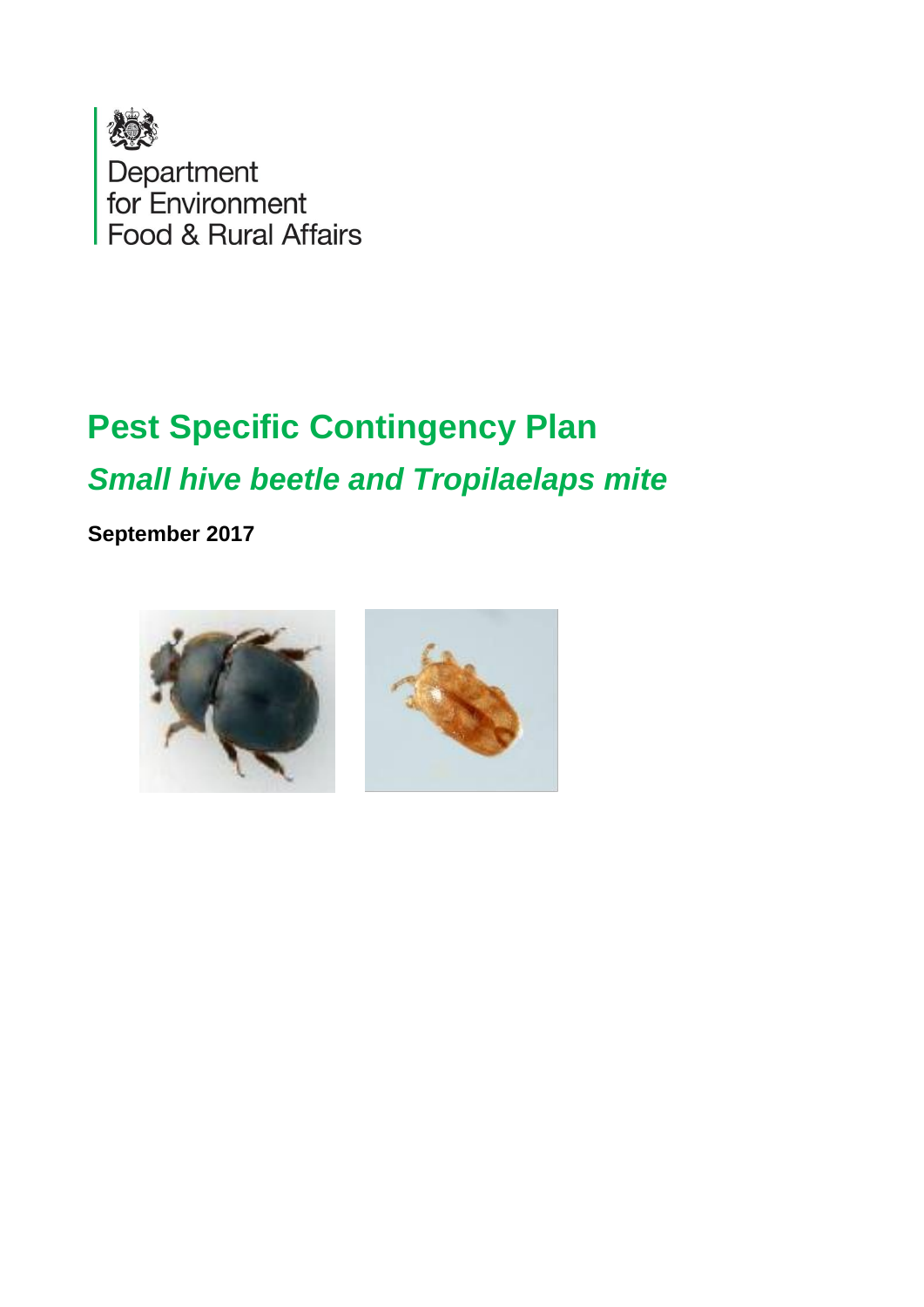

© Crown copyright 2017

You may re-use this information (excluding logos) free of charge in any format or medium, under the terms of the Open Government Licence v.3. To view this licence visit [www.nationalarchives.gov.uk/doc/open-government-licence/version/3/](http://www.nationalarchives.gov.uk/doc/open-government-licence/version/3/) or email [PSI@nationalarchives.gsi.gov.uk](mailto:PSI@nationalarchives.gsi.gov.uk) 

This publication is available at [www.gov.uk/government/publications](http://www.gov.uk/government/publications) 

Any enquiries regarding this publication should be sent to us at

BeeHealth.Info@defra.gsi.gov.uk

PB14494

[www.gov.uk/defra](http://www.gov.uk/defra)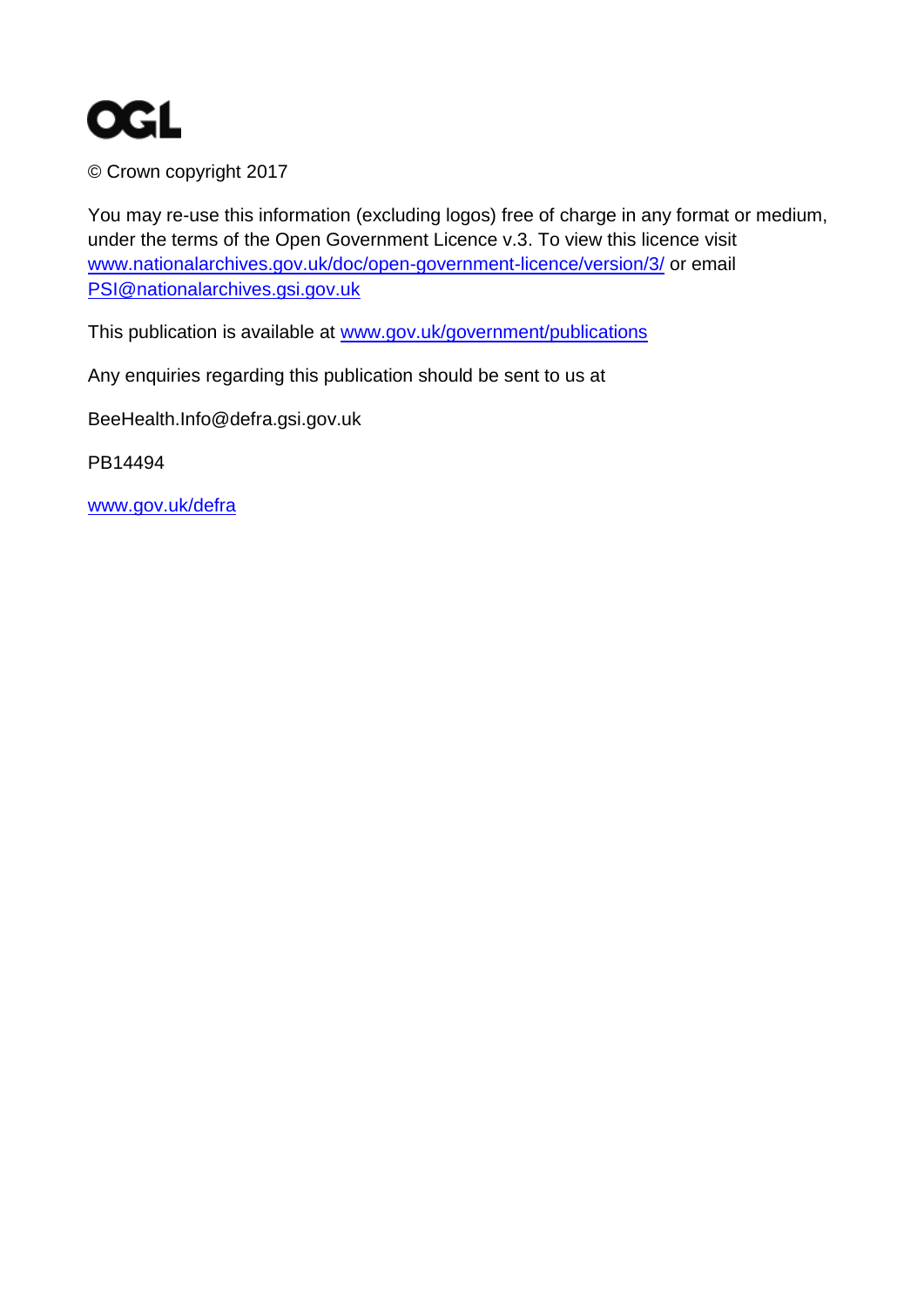## **Contents**

| Widespread and Established Outbreaks - Introduction of a Management Plan 17      |  |
|----------------------------------------------------------------------------------|--|
|                                                                                  |  |
| Annex 1: Roles and Responsibilities of Beekeeping Associations and Beekeepers 19 |  |
|                                                                                  |  |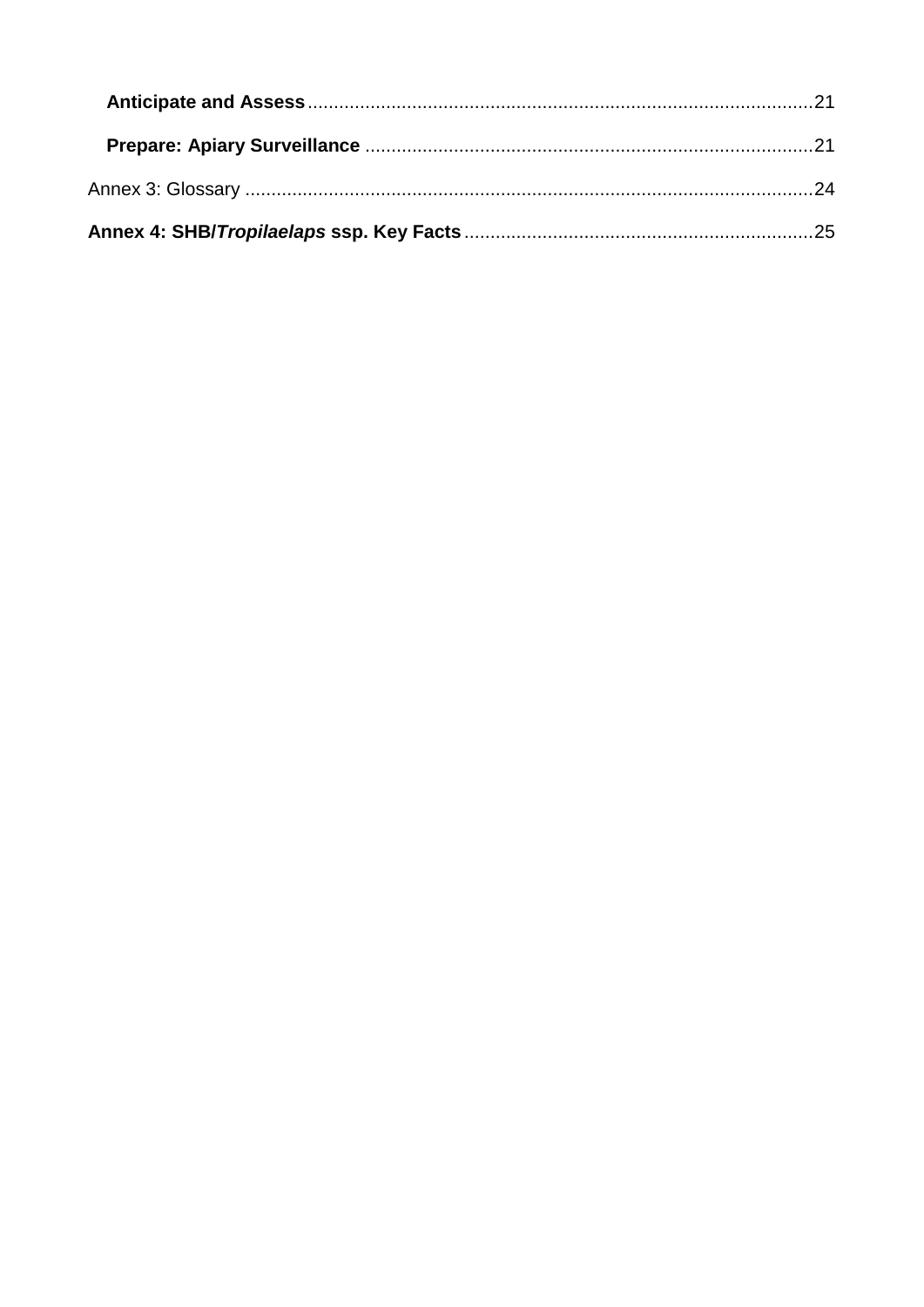# <span id="page-4-0"></span>**Introduction**

- 1. This plan sets out the role of the Department for Environment, Food and Rural Affairs (Defra) and the Welsh Government (WG) as Lead Government Departments (LGD) and the actions that will be taken in response to a suspected or confirmed outbreak of Small hive beetle (SHB) or *Tropilaelaps*  mite within England or Wales.
- 2. Honey bees make an important contribution to the sustainability of the countryside, contributing both to agriculture and horticulture and to biodiversity. There are an estimated 180,000 colonies of honey bees in England and Wales kept by around 38,000 beekeepers.
- 3. Serious or significant pests require strategic level plans, developed at a national level describing the overall aim and high level objectives to be achieved and the response strategy to either eradicate or contain an outbreak to minimise the impact on this important sector.
- 4. The purpose of a Pest Specific Contingency Plan is to ensure a rapid and effective response to an outbreak of the pest or disease described.
- 5. This plan fits into the Government's wider role on preparing for emergencies. Further information is available on the gov.uk website: *guidance preparation* [and planning for emergencies.](https://www.gov.uk/guidance/preparation-and-planning-for-emergencies-responsibilities-of-responder-agencies-and-others) Our plan follows the principles laid down for the government response to emergency situations and joins up with Defra's own overarching emergency response procedures. It should be read in conjunction with the [contingency plan for plant and bee health in England.](https://www.gov.uk/government/publications/contingency-plan-for-plant-and-bee-health-in-england)
- 6. This plan gives details of the teams and organisations involved in a bee pest response in England and Wales, their responsibilities and governance. It also describes how these teams and organisations work together in the event of an outbreak of a bee health pest.
- 7. It will be tested annually to ensure that it remains fit for purpose through field or desktop exercises. It will be reviewed annually to take account of changes in policy, governance and lessons learned from exercises, suspect cases or other outbreaks/emergencies.
- 8. Contingency planning and outbreak management starts with the anticipation and assessment of potential threats, includes preparation and response, and finishes with withdrawal of specific response procedures.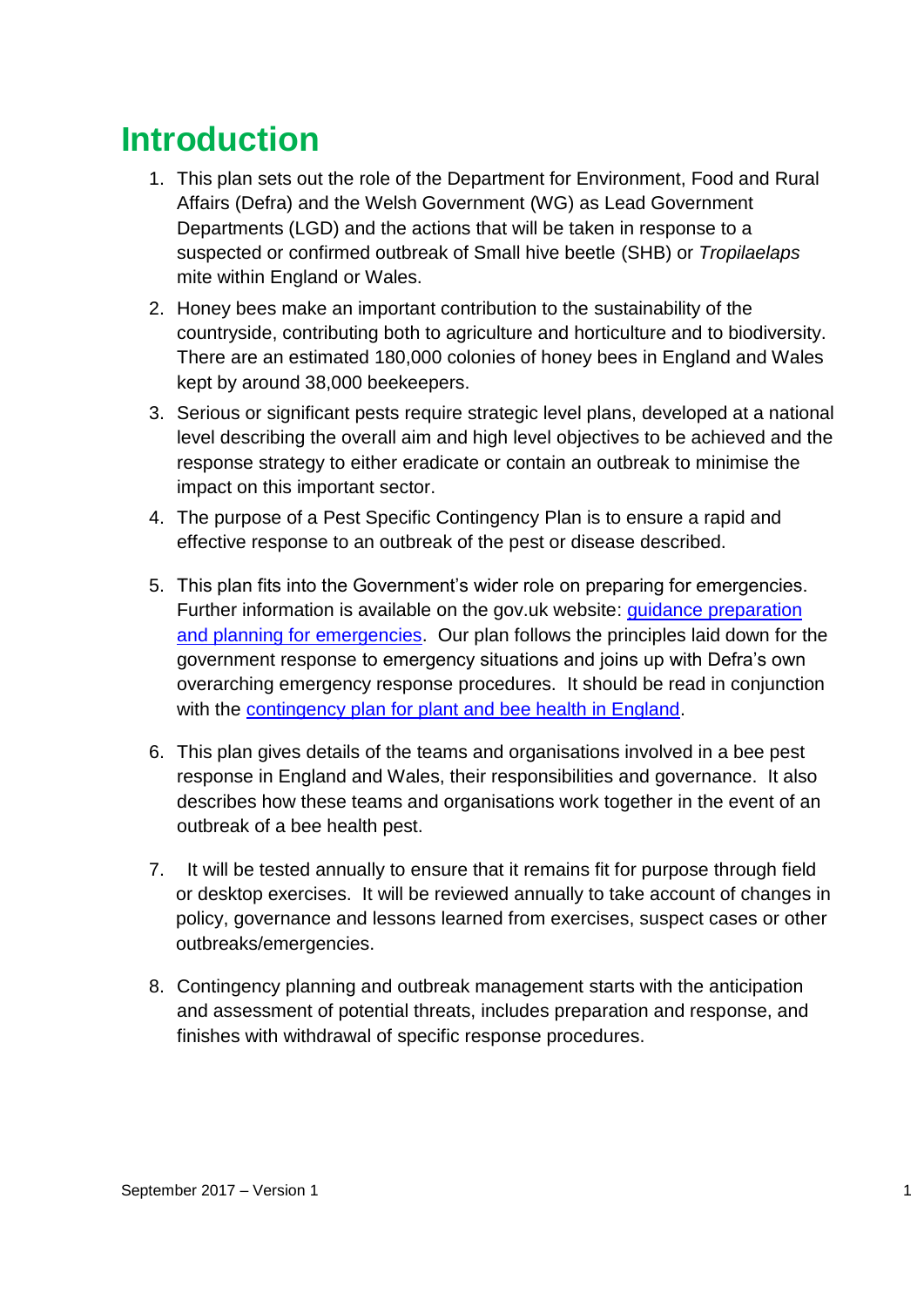#### **Prepare: Anticipate**

 Collating and appraising sources of information and intelligence about the pest. **Prepare: Assess**

- Identifying concerns and the preparation of plans.
- Set outbreak objectives.

#### **Prepare: Education and awareness**

Ensuring staff and stakeholders are familiar with the pest.

#### **Response**

• The requirements to either contain or eradicate including work to determine success.

#### **Response: Review**

• The response to the outbreak should be assessed to ensure that the plan remains the best option and on-track to deliver the agreed objectives.

#### **Recovery to new normal**

• When the response strategy has been effective or when the response is not considered feasible, cost effective or beneficial.

### **Scope**

- 9. This Contingency Plan describes how Defra, the WG, the Animal and Plant Health Authority's (APHA) National Bee Unit (NBU) and Fera will respond if SHB or *Tropilaelaps* ssp. is discovered in England or Wales. Bee health policy is a devolved area and therefore an outbreak in Scotland or Northern Ireland would be the responsibility of the Scottish Government and the Department of Agriculture, Environment and Rural Affairs (DAERA), Northern Ireland respectively. Therefore similar plans are available for Scotland and DAERA. Defra, the Scottish Government and WG are committed to working together to tackle animal and plant health diseases under the animal and plant health concordat and to share information during an outbreak openly and cooperatively. Similarly we would keep the Bee Health Team in Northern Ireland informed of developments.
- 10.The aims and objectives of the plan are to protect the English and Welsh honey bee population from SHB and *Tropilaelaps* ssp*.* by:
	- Early detection:
	- Intercepting and preventing establishment;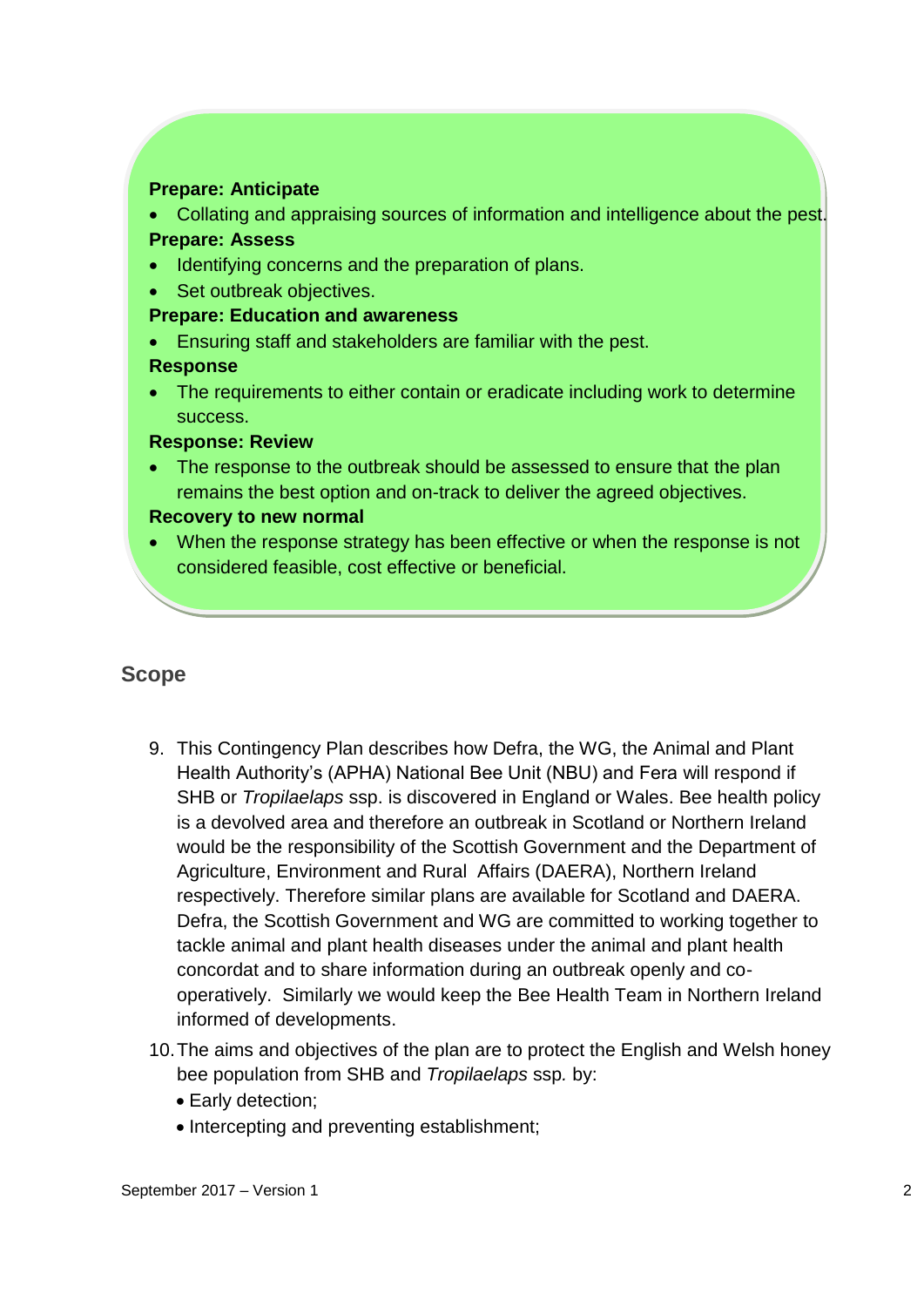- Eradicating any outbreak if considered practicable;
- Containing and controlling an outbreak, if field evidence suggests that it is well established in a defined but limited geographical area;
- Establishing long-term management where eradication and control is no longer possible due to the number and extent of outbreaks; and
- Providing assistance to the beekeeping industry, pest controllers and local authorities in the form of training and advice on pest control.

## **Prepare: Anticipate, Assess and Educate**

- 11.Details of the work undertaken to anticipate, assess and prepare for SHB and *Tropilaelaps* mite are given in [Annex 2.](#page-24-0) The National Bee Unit (NBU) have carried out pest risk analysis on [SHB](http://www.nationalbeeunit.com/downloadDocument.cfm?id=945) and *[Tropilaelaps](http://www.nationalbeeunit.com/downloadDocument.cfm?id=905)* ssp. based on the evidence available.
- 12.The NBU also carry out a risk-based Exotic Pest Survey (EPS) to check hives for the presence of exotic pests. Around 120 sentinel apiaries held by volunteer beekeepers are sited close to high risk points (such as ports and airports) and at other points throughout the country and provide additional surveillance for the presence of exotic pests.
- 13.The NBU also presents Bee Health advice at training courses for beekeepers including advice on how to spot bee pests such SHB and *Tropilaelaps* ssp. Information on the SHB and *Tropilaelaps* ssp. is provided on the [NBU BeeBase](http://www.nationalbeeunit.com/index.cfm?sectionId=24) [website.](http://www.nationalbeeunit.com/index.cfm?sectionId=24)
- 14.If beekeepers suspect their hives may be infected with SHB or *Tropilaelaps* ssp. it is a legal requirement for them to notify the NBU immediately. These pests are notifiable under the Bees Act 1980 and Bee Diseases and Pests Control (England) Order 2006 and Bee Diseases and Pests Control (Wales) Order 2006 (BD&PC Order).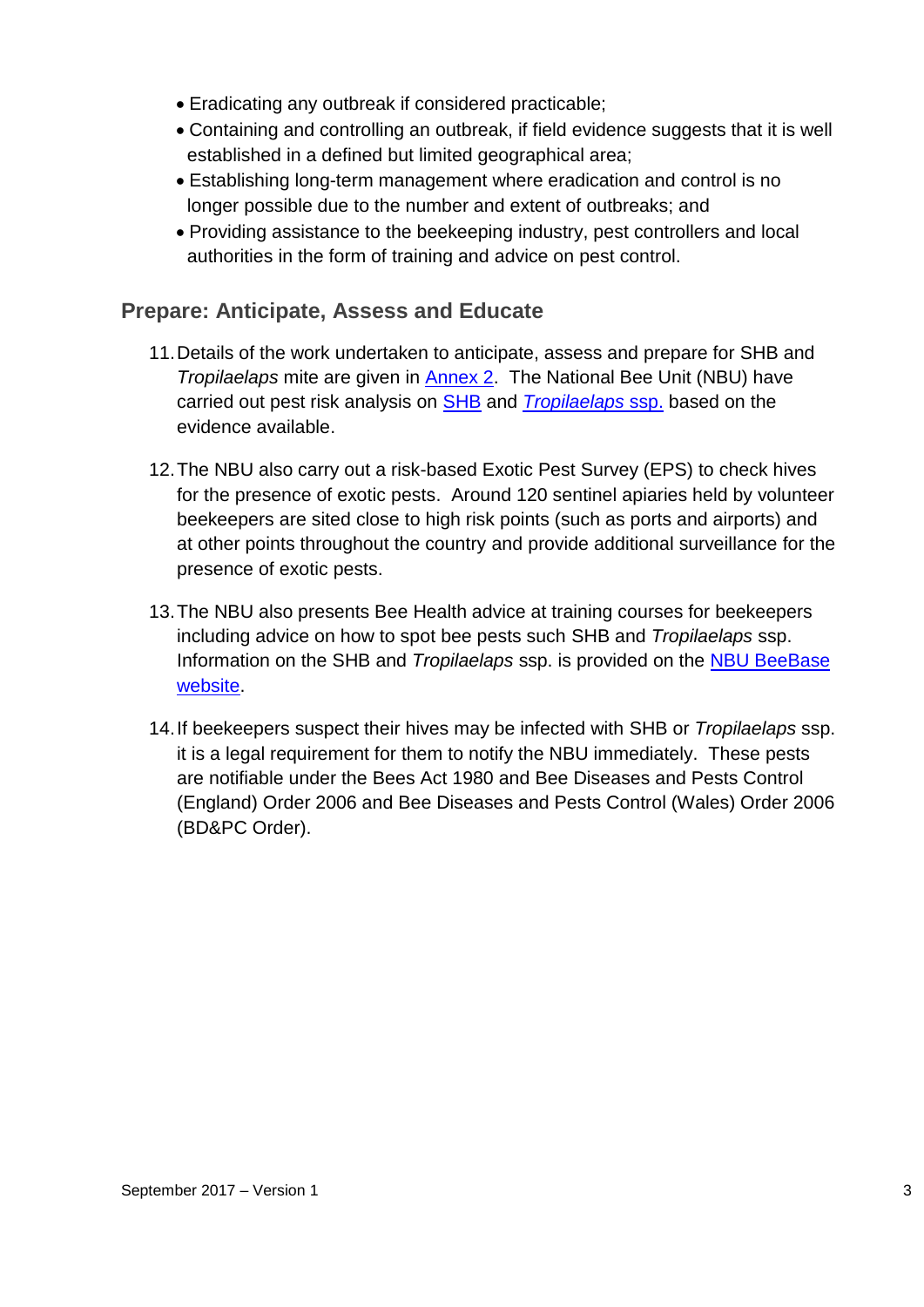# <span id="page-7-0"></span>**Response**

This section sets out how the response to an outbreak will be managed, initial actions following a suspect sighting, actions on confirmation, how we review the on-going response and how we recover to the new normal (either after eradication or on the introduction of a management plan).

## <span id="page-7-1"></span>**Command and Control**

- 15.The response to a SHB or *Tropilaelaps* spp. incursion will be controlled using a Strategic, Tactical and Operational Command Structure:
	- *Strategic Command* Lead Government Department (LGD) The LGD is responsible for overall policy of command and control;
	- *Tactical Command* National Disease Control Centre (NDCC) The NDCC is responsible for planning and coordination of actions determined at a strategic level;
	- *Operational Command* Local Disease Control Centre (LDCC) The LDCC is responsible for implementing inspections in the field and Operational Guidance.
- 16.Flexibility and proportionality in the delivery of the response is important. For a small outbreak it may not be necessary to establish all the structures required for a major outbreak. Most of the activities and functions described in the response structures will still need to be delivered, but there may be variations in the way this is achieved.

### **Identification information**

- 17.Information on how to identify SHB and *Tropilaelaps* spp. is available on Beebase, the NBU's website:
	- [SHB;](http://www.nationalbeeunit.com/index.cfm?pageid=125)
	- *[Tropilaelaps](http://www.nationalbeeunit.com/index.cfm?pageid=92)* spp*.*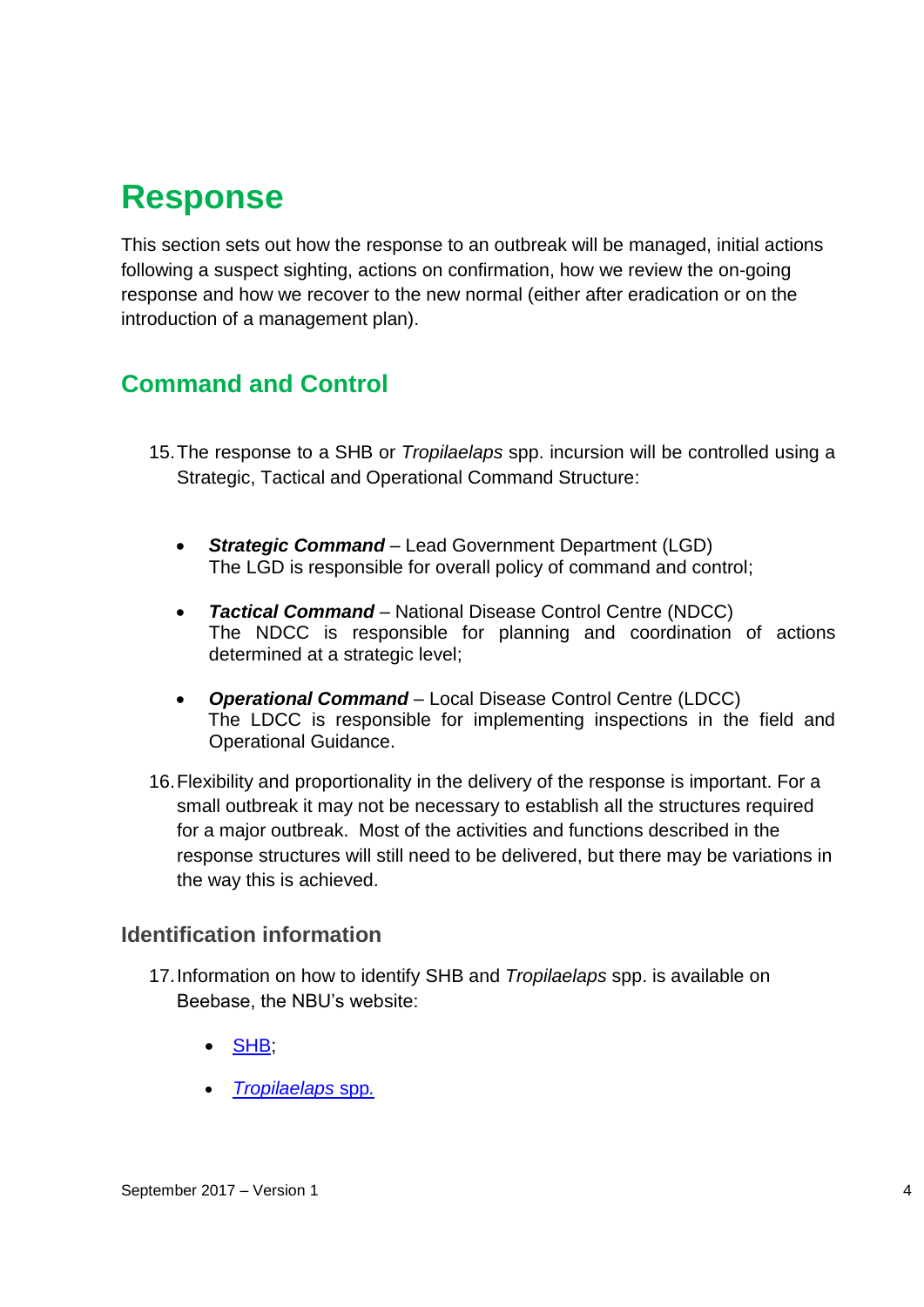18. SHB and *Tropilaelaps* spp. are most likely to be found by Bee Inspectors during an inspection or by a beekeeper. Therefore it is likely that the NBU will be the first point of contact. If any suspect cases are reported to other Government contacts they should be forwarded to the NBU.

**Email:** [nbuoffice@apha.gsi.gov.uk;](mailto:nbuoffice@apha.gsi.gov.uk)

**Telephone:** +44 0300 3030094

## <span id="page-8-0"></span>**Official action on suspicion**

- 19.The NBU will take immediate investigative action according to Standard Operating Procedures and report all investigations via the Head of the NBU to the Defra's Deputy Director for Plant Health, Bees and Seeds or, if the finding is in Wales, the SRO for Wales. Once alerted the Deputy Director or SRO Wales may convene a LGD meeting, by teleconference where necessary, to assess the report, decide on the viability of the suspect finding and any immediate actions (including movement restrictions) that need to be put in place.
- 20.The Head of the NBU will put elements of the NDCC on standby. Defra and WG Policy Teams will also place themselves and other members of the Strategic Incident Team (SIT) on standby and alert their legal services that a declaration establishing a Statutory Infected Area (SIA) may need to be drawn up.

## <span id="page-8-1"></span>**Action on confirmation of SHB or** *Tropilaelaps* **spp.**

On confirmation of a SHB/*Tropilaelaps* spp. finding, the following command structures will be established and actions undertaken. Further details can be found in [Figure 1.](#page-17-0)

### **Strategic**

#### **Confirmation of finding in England**

- 21.The Senior Responsible Officer (SRO) for the incident (usually the CVO/Defra Deputy Director for Plant Health, Bees and Seeds) will appoint the Strategic Incident Commander (SIC), who will normally be the Defra Policy lead for bee health, and communicate the appointment to all persons and agencies involved in the outbreak;
- 22.The SIT will set up a LGD Meeting. The LGD meeting will be chaired by the SRO. The SIC will be responsible for preparations for the meeting and acting upon recommendations arising from it. They will also take responsibility for managing all the strategic activities related to the outbreak. The SRO for the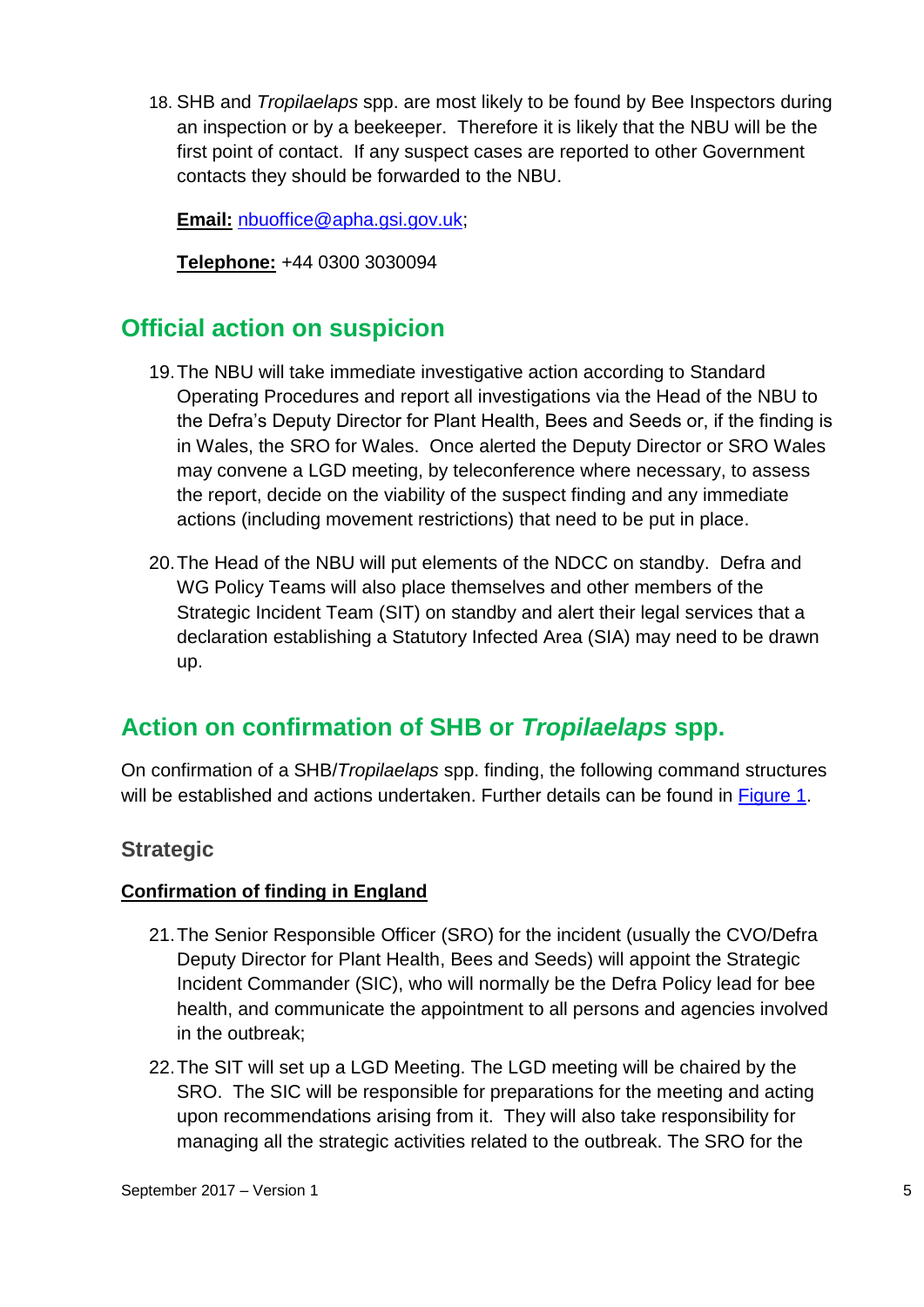outbreak will attend Defra's operational meeting and the Cabinet Office on the outbreak if these are required.

- 23.The LGD meeting will also include the Defra Press Office, head of the NBU, finance and others as appropriate. Specific activities for the LGD meeting will include:
	- Establish a battle rhythm for the outbreak;
	- Develop recommendations as necessary for Ministers on strategic direction of response and control policies based on scientific advice from the NBU and Defra's Chief Scientific Adviser and Plant & Bee Health Evidence Team;
	- Consider impacts of the outbreak;
	- Agree communication and stakeholder engagement plans;
- 24.A SIT will be established (the Defra Bee Health Policy Team and, where necessary additional policy volunteers) – co-located in Sand Hutton and London. The Bee Health Policy Team will form the foundation of the SIT and will be led by the Strategic Incident Commander.

25.The roles of the SIT include:

- Maintain outbreak records/documents (e.g. action list, core brief, event brief, lessons identified);
- Provide updates to the Defra Press Office and APHA Press Office and agree media handling plans;
- Set-up and provide the secretariat for LGD meetings, circulating agendas, taking a note of the meeting, circulating and commissioning actions, etc;
- Liaison with the NDCC
- Work with Legal if required;
- Provide briefing to relevant Defra teams for the Standing Committee on Plants, Animals, Food and Feed (SCOPAFF) and other EU meetings as required;
- Apply for any necessary and additional funding required for the duration of the emergency where requested by APHA senior management; and
- Monitor impacts.

Immediate actions:

 Once established the SIT will liaise with the NDCC, and with the Defra Government's Legal and Communications Directorates regarding legislative requirements, commissioning expert advice and the dissemination of information to the public, beekeeping associations and other stakeholders.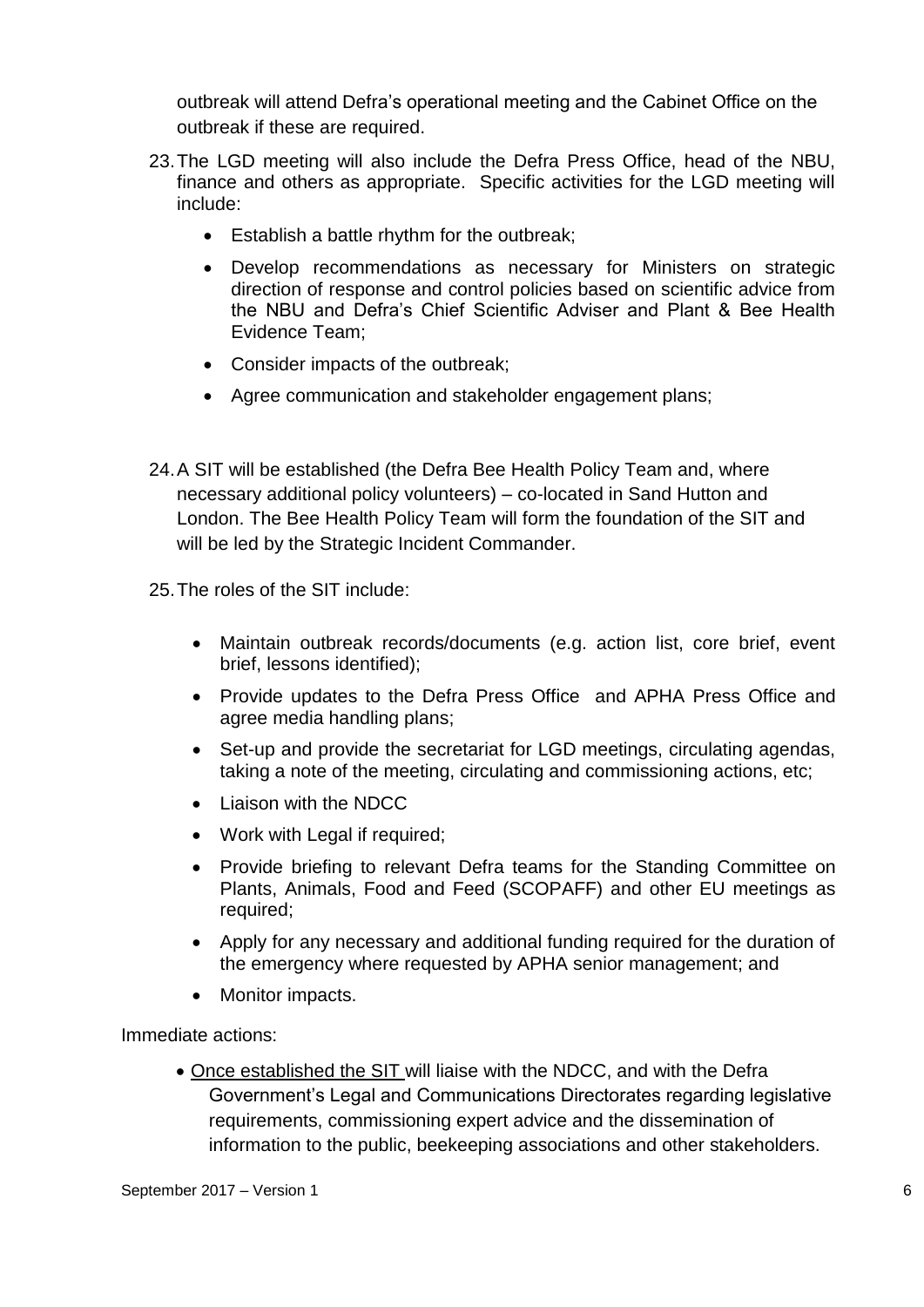A LGD meeting will be convened by the SIC within 24 hours to agree strategic approach and identify issues. A core brief will be created to record developments and inform the response plan for the outbreak.

#### **Confirmation of finding in Wales**

- 26.WG's Bee Health Lead (SIC) (following advice from the NBU), will set up a LGD Meeting.
- 27.The LGD meeting will be chaired by the SRO (Deputy Director, Land, Nature and Forestry Division, Welsh Government) – and the SIC will be responsible for preparations for the meeting and acting upon recommendations arising from it. The SRO for the incident will appoint the strategic commander, who will normally be the WG policy lead for bee health, and communicate the appointment to all persons and agencies involved in the outbreak. The SIC will take responsibility for managing all the strategic activities related to the outbreak.
- 28.The LGD meeting will also include the WG Press Office, head of the NBU, finance and others as appropriate. Specific activities for the LGD meeting will include:
	- **Establish a battle rhythm for the outbreak;**
	- Develop recommendations as necessary for Ministers on strategic direction of response and control policies based on scientific advice from the NBU and Defra's Chief Scientific Adviser and Plant & Bee Health Evidence Team;
	- Consider impacts of the outbreak;
	- Agree communication and stakeholder engagement plans;
- 29.A SIT will be established. The WG Policy Team will form the foundation of the strategic incident team and it will be led by the SIC.

30.The roles of the SIT include:

- Maintain outbreak records/documents (e.g. core brief, event brief, lessons identified);
- Provide updates to the WG Press Office and APHA Media Officer and agree media handling plans;
- Set-up and provide the secretariat for LGD meetings, circulating agendas, taking a note of the meeting, circulating and commissioning actions, etc;
- Liaison with the NDCC;
- Work with Legal Department if required;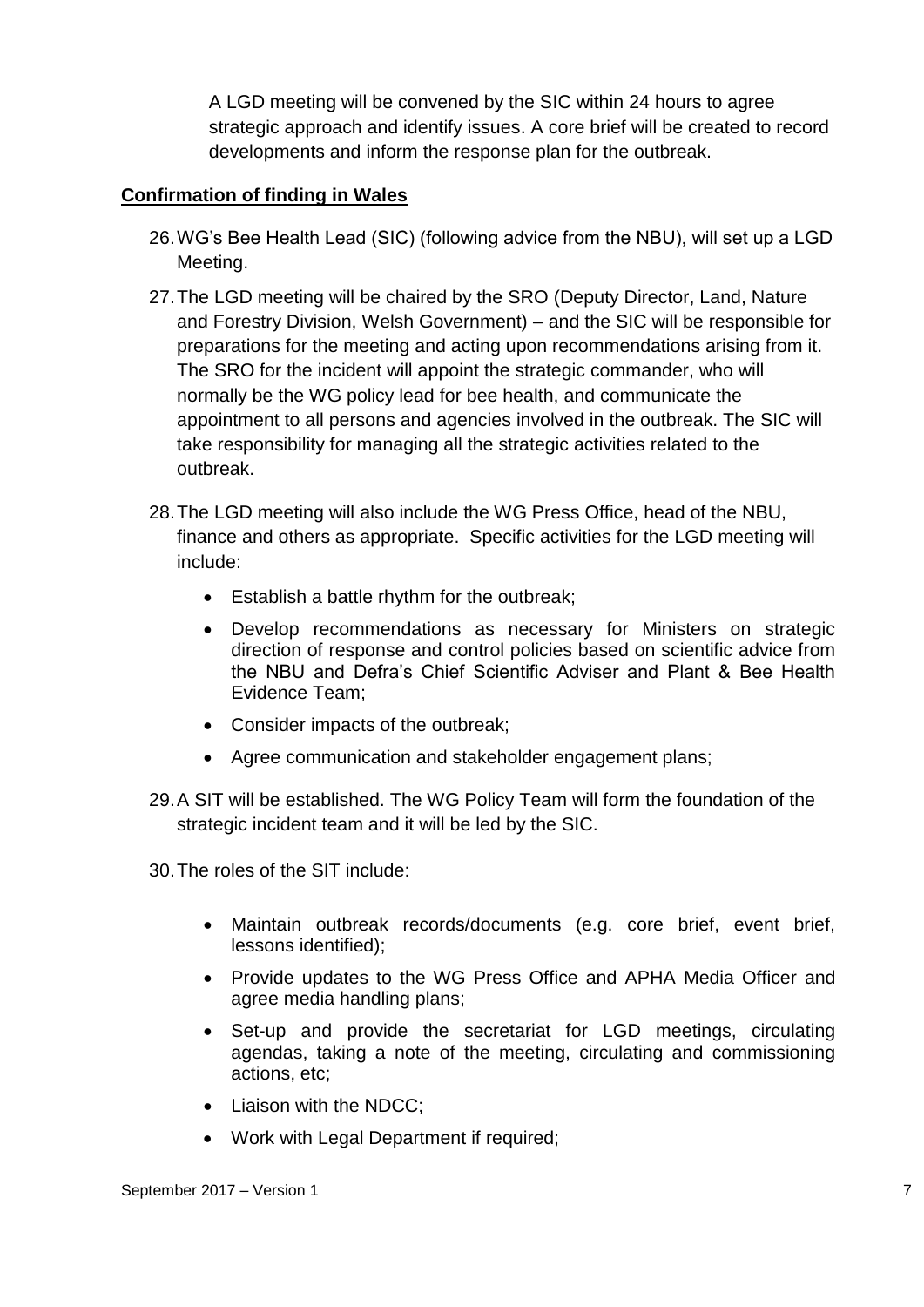- Provide briefing to relevant teams for SCOPAFF and other EU meetings as required;
- Apply for any necessary and additional funding required for the duration of the emergency; and
- Monitor impacts.

Immediate actions:

 Once established the SIT will liaise with APHA, the NDCC, and with the WG Legal and Communications Directorates regarding legislative requirements, commissioning expert advice and the dissemination of information to the public, beekeeping associations and other stakeholders. A LGD meeting will be convened by the SIC within 24 hours to agree the strategic approach and identify issues. The LGD meeting will be chaired by the SRO for the incident.

### **Tactical**

31.The Head of the NBU will fully activate the NDCC (based in Sand Hutton) and initiate actions to rapidly establish whether the outbreak is isolated or widespread. The head of NBU will also notify the National Bee Inspector (NBI) and Regional Bee Inspectors (RBIs) to enable deployment of NBU staff and NBU Bee Inspectors to the LDCC at the outbreak area(s).

32.Specific Activities for the NDCC will include:

- Providing daily information reports and technical advice to the LGD as the outbreak develops;
- Securing and deploying appropriate staff resources, equipment and facilities in the LDCC and field service;
- Liaison with Fera laboratory manager to ensure diagnostic capability available;
- Co-ordinating information about the outbreak and dissemination of technical and advisory material to stakeholders/ beekeeping associations and other interested parties;
- Seeking approval from Chemical Regulation Division (CRD) and Veterinary Medicines Directorate (VMD) for novel or emergency treatments;
- Liaising with stakeholders, national beekeeping associations on operational matters and local associations who may be able to contact beekeepers to facilitate inspection arrangements;
- Implementing beekeeper training programmes through the NBU Inspectorate and other staff and using appropriate trainers in local associations;
- Financial management and recording of resource (through APHA finance); and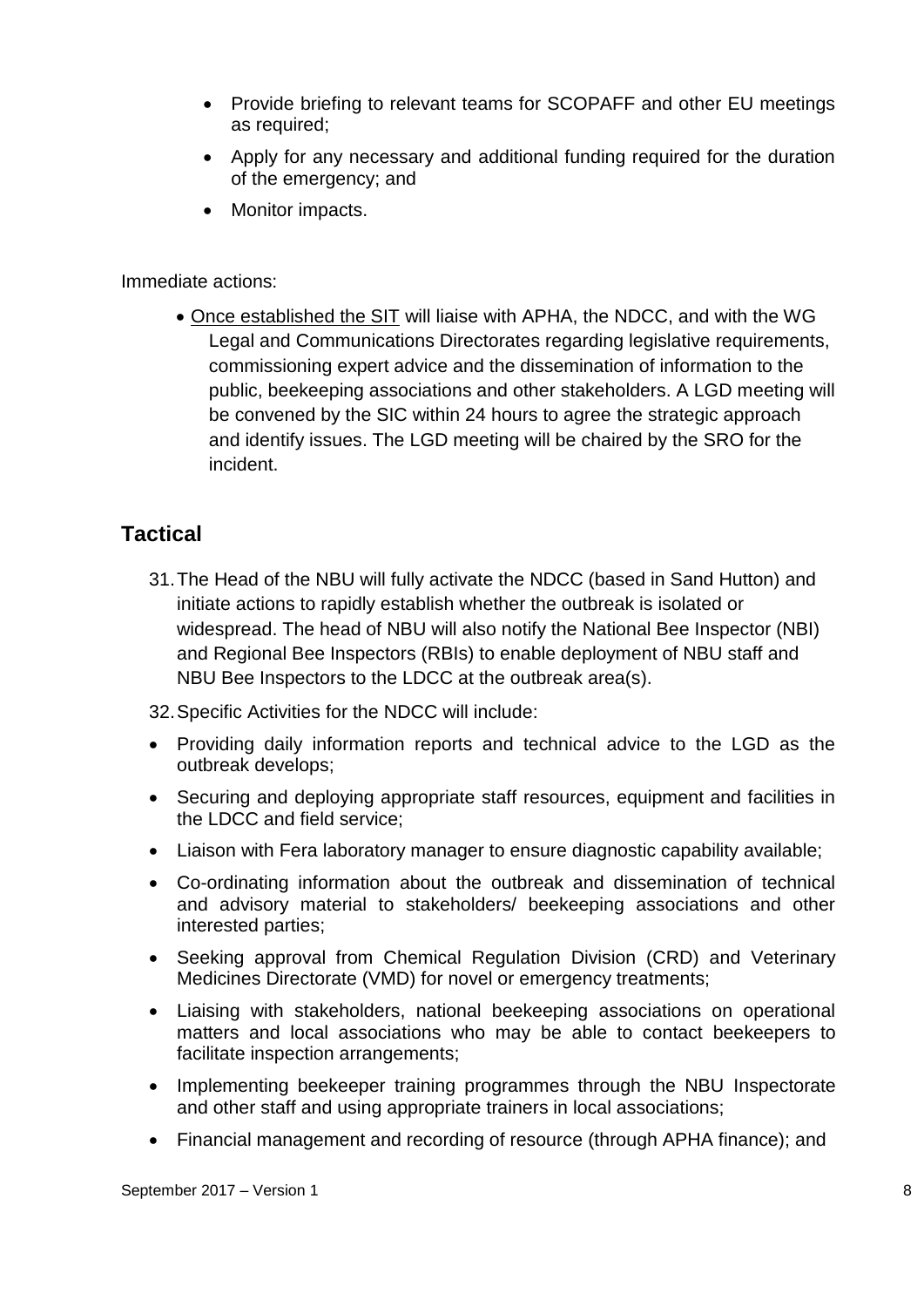Ensuring all NBU staff has had the required training, including media training where appropriate.

### **Operational**

- 33.The Head of NBU will establish an LDCC near the site(s) of the outbreak (usually at the nearest local animal health office). If it is not possible to establish an LDCC near the outbreak this can be supplemented by a Forward Operating Base (FOB).
- 34.The LDCC's primary role will be to:
- Direct and co-ordinate response measures, including determining areas and apiaries on which to concentrate surveillance, allocation of apiary searches and use of appropriate pest controls in line with NDCC decision making;
- Provide regular local contact and support for personnel working in the field;
- Maintain telephone contact with and provide incident progress information to the NDCC;
- Provide information to local beekeeping associations; and
- Provide reports on outcome of searches to the NDCC.

## **Planning**

- 35.The Tactical Commander will draw up a plan in conjunction with the Strategic Commander, setting out specific actions for the outbreak by taking into account where SHB/*Tropilaelaps* spp. were found (urban, rural, wooded), responsibilities for taking forward the action, local battle rhythm (taking into account the battle rhythm set by the LGD). The plan will be agreed by the LGD.
- 36.On receipt of the report(s) from the LDCC, the NDCC will make an assessment on whether it is an isolated outbreak which may be contained. It will then make a recommendation and update the plan for the SRO and LGD meeting who will then confirm if eradication should be attempted. Isolated means that the pest has only been found in a very limited number of sites in a restricted geographical area (and data from the searches shows a high probability of success in eradication).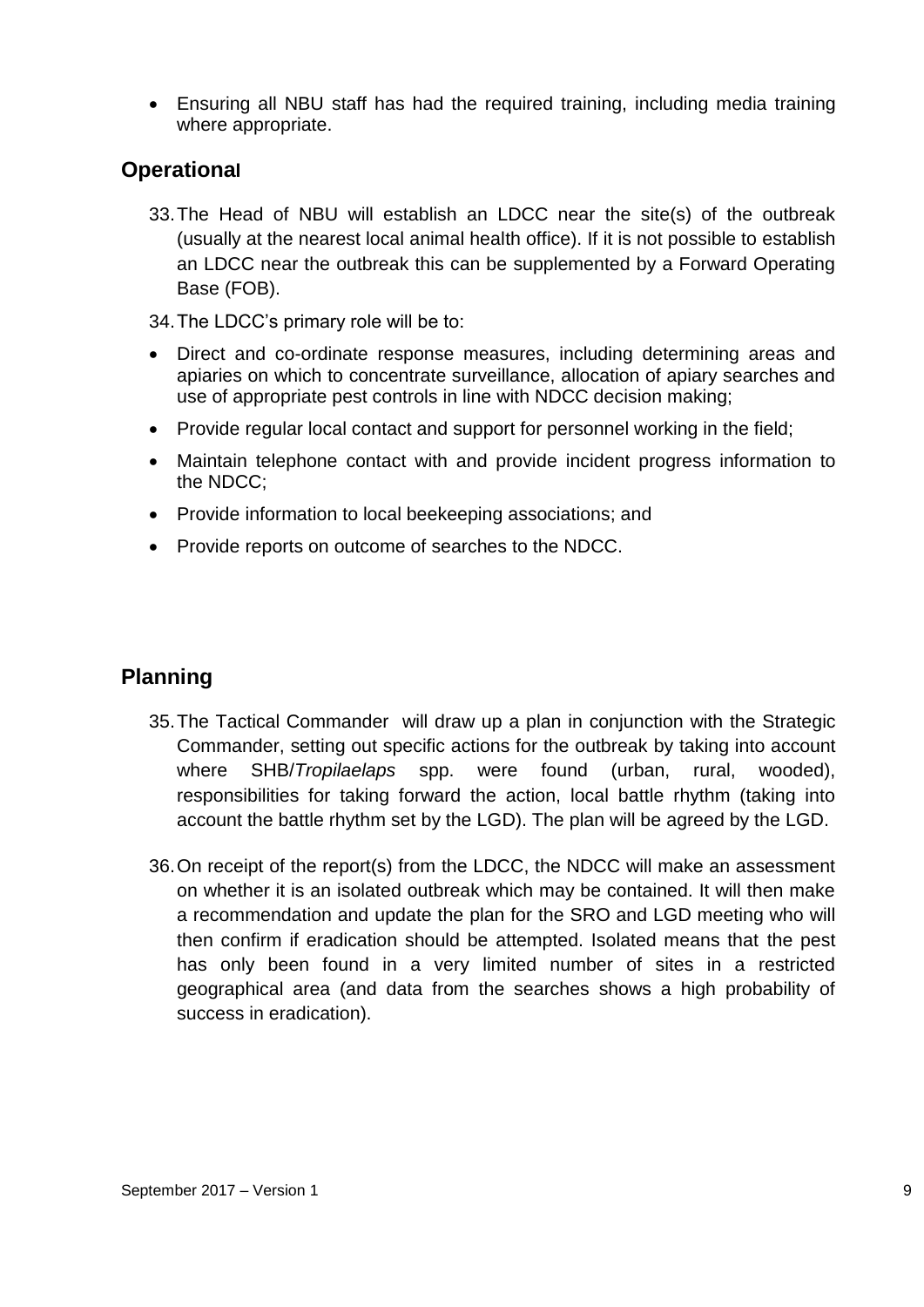## <span id="page-13-0"></span>**Statutory Infected Areas (SIAs) and Movement Restrictions**

- 37.On confirmation of an outbreak, an SIA around the affected apiary/apiaries will be declared by a Notice under the BD&PC Order. The SIT will draw up the SIA with the help of the legal team. The Notice(s) will define precise boundaries and will be published on BeeBase and elsewhere as appropriate.
- 38.Based on current knowledge of the dispersal of SHB, the SIA will initially cover a minimum 16km radius (the protection zone) and may be altered and enlarged as circumstances change. For *Tropilaelaps* ssp., the SIA will also cover a minimum radius of 16km but inspections will initially be prioritised within a radius of 5km. Restrictions will be placed on all apiaries within the designated SIA, prohibiting the removal of colonies, queen bees, bee pests, used beekeeping equipment, hive debris, all unprocessed hive products, including honey and raw beeswax or any other thing which is liable to spread the pest, within, into or out of the infected area except under a licence issued by the NBU. These restrictions will remain in force while the NBU completes emergency apiary searches and delimiting surveys within the SIA, and until a decision is taken on the extent of the outbreak and whether or not eradication could be attempted. If necessary, movement restrictions will be placed on apiaries outside the SIA or the SIA extended.
- 39.The LGD meeting will decide whether any health certificates for the export of honey bees can be issued from 100km outside the SIA until the extent of the outbreak is known, and pending any decisions taken at EU level or advice from the EU Commission. Exports will be prohibited from an area 100km surrounding the SIA(s) (the surveillance zone) upon confirmation and until all restrictions are lifted as the export health certificate requires area freedom.

## <span id="page-13-1"></span>**Emergency Searches and Inspections**

- 40.The NDCC will define the size of the search areas and priorities.
- 41.BeeBase's database and Geographic Information Systems (GIS) will be used to enable searches to be targeted at all known apiaries in an appropriate and scientifically based radius of the outbreak where practicable, plus apiaries that are identified through subsequent tracings e.g. any bee movements or sales of honey bees, hive products and beekeeping equipment from the designated premises within the SIA.
- 42.Teams of NBU Bee Inspectors deployed to the outbreak area(s) will be based in and coordinate work from the LDCC. They will rapidly establish, through emergency searches, the extent of the outbreak and, if possible, its source. They will also establish if there are further primary infestations in the SIA or any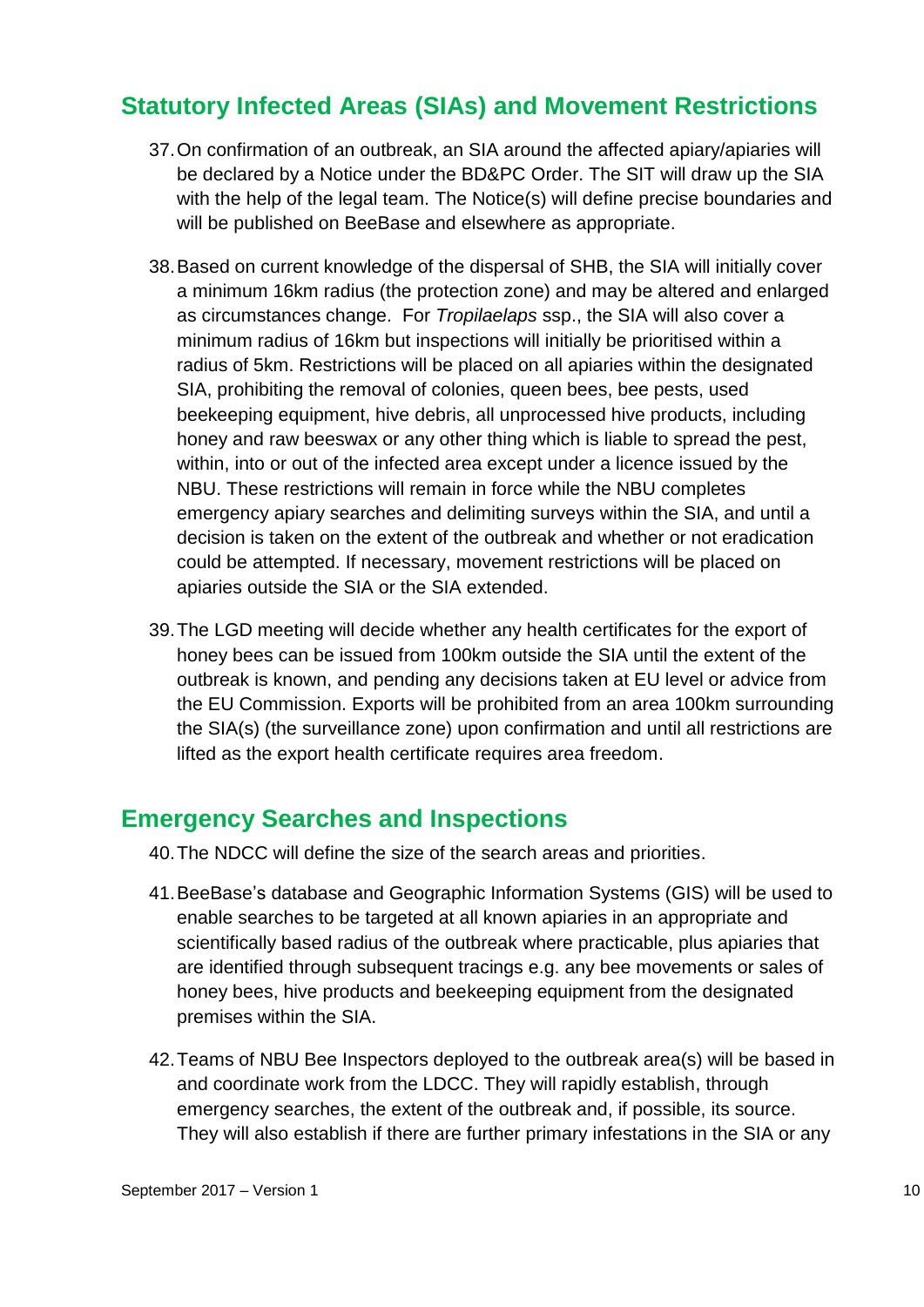secondary infestations further afield. Details of the inspection protocols are given in the NBU's Standard Operating Procedures.

- 43.The LGD meeting will agree a policy on bumblebees and feral honey bee colonies. If colonies are found in close proximity to an infected hive this should be noted in the inspection report.
- 44.Follow-up inspections will be completed based on any information gathered by this process. Risk analysis will be an integral component of the emergency searches to predict potential spread from the point of entry and assist with targeted inspections.
- 45.An X2 inspection report should be submitted to LDCC & NDCC after each inspection; the forms are on the secure areas of BeeBase. Access is restricted to authorised Bee Inspectors. The NDCC/Tactical Commander will update the LGD meeting.

## <span id="page-14-0"></span>**Trace forward/backwards**

46.SHB/*Tropilaelaps* ssp. are likely to spread within the UK from movements of bees during the beekeeping season. The NDCC will arrange inspections of bees which were moved from the SIA prior to discovery of the pest. Other Member States (MS)/Third Countries will be notified of exports from the UK prior to the discovery of the pest.

## <span id="page-14-1"></span>**Laboratory Diagnosis**

47.Any suspect samples sent by beekeepers or NBU Bee Inspectors to the Fera diagnostics team, Sand Hutton will undergo a confirmatory diagnosis. A report will be sent to affected beekeepers (copied to the local NBU Bee Inspector(s)) as soon as possible. Turnaround times and reporting will be reviewed if large numbers of samples are submitted. Any positive samples will be immediately reported to the relevant LDCC, or if in a new area, the NDCC.

## <span id="page-14-2"></span>**Isolated Outbreaks**

48.After completion of the initial search, if the NDCC considers that the outbreak is an isolated incident and eradication might be practicable (see [Annex 3\)](#page-26-0), this may be attempted following consultation with the LGD meeting. Isolated means that the pest has only been found in a very limited number of apiaries in a restricted geographical area (and data from the searches shows a high probability of success in this endeavour).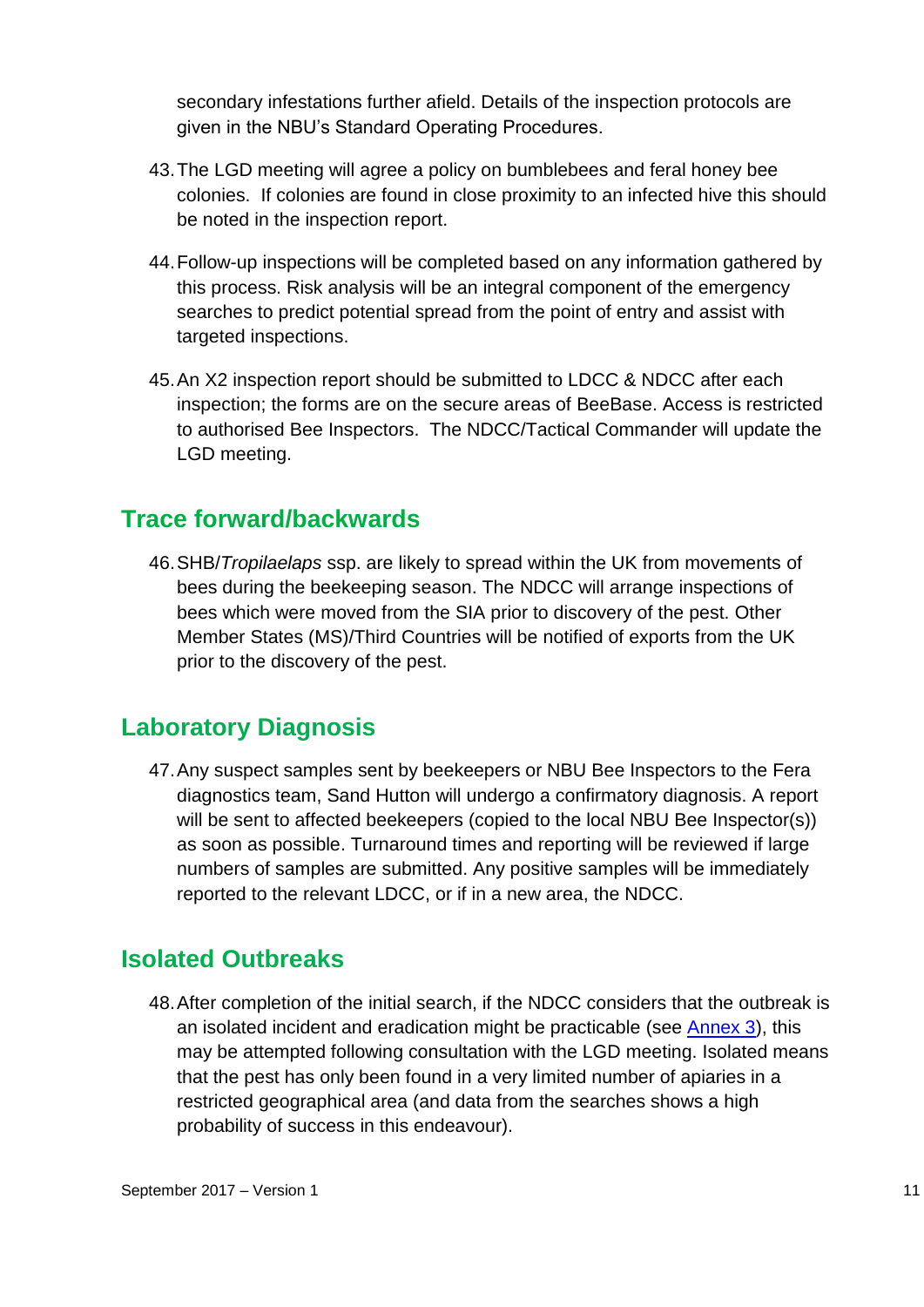# <span id="page-15-0"></span>**Widespread outbreak**

49.If Bee Inspectors find multiple outbreaks in one or more location the Tactical Commander, in consultation with the Strategic Commander, will make a recommendation to the LGD meeting regarding the likelihood of eradication and whether a policy of eradication or containment should be pursued. The LGD meeting will make a decision on the outbreak strategy, where necessary consulting Ministers (see [Annex 3\)](#page-26-0).

# <span id="page-15-1"></span>**Decontamination/disposal**

50.Whilst an eradication policy remains in place all colonies that are infested or have been exposed to infestation and contaminated hive products in the affected area will be destroyed, normally by burning. All potentially infected equipment will be sterilised or destroyed, as appropriate. The Bee Inspectors will regularly survey the affected apiaries, and place neighbouring unaffected apiaries under close surveillance, for at least two years after the pest has been "eliminated", to confirm continued freedom. Soil treatments may also be used on the area surrounding the hive.

## <span id="page-15-2"></span>**Emergency Pest Control: Product Treatment Availability**

- 51.Currently, most medicaments available overseas to control many of the exotic pests and diseases of bees are not approved or available in the UK for general use in apiculture as the apiculture sector, particularly in the UK, is a relatively small market. However the NBU holds a stock of Checkmite+ for treatment of SHB within hives. In the event of an outbreak of the SHB or *Tropilaelaps* spp., Defra or WG, on the advice of NBU, will apply to the VMD for Special Treatment Certificates (STCs) to use acaricides or other alternative medicaments considered appropriate to control or treat affected colonies and the Health and Safety Executive for SHB soil treatments.
- 52.Integrated Pest Management (IPM) techniques, already an important feature of the NBU's extension programme, will also be advocated as the best approach to control the pest. Details of current methods are available in the NBU advisory leaflets and on [BeeBase;](http://www.nationalbeeunit.com/index.cfm?pageId=167) the information mainly relates to control of *Varroa* but is equally applicable to treating SHB where it has been agreed that containment is the best approach.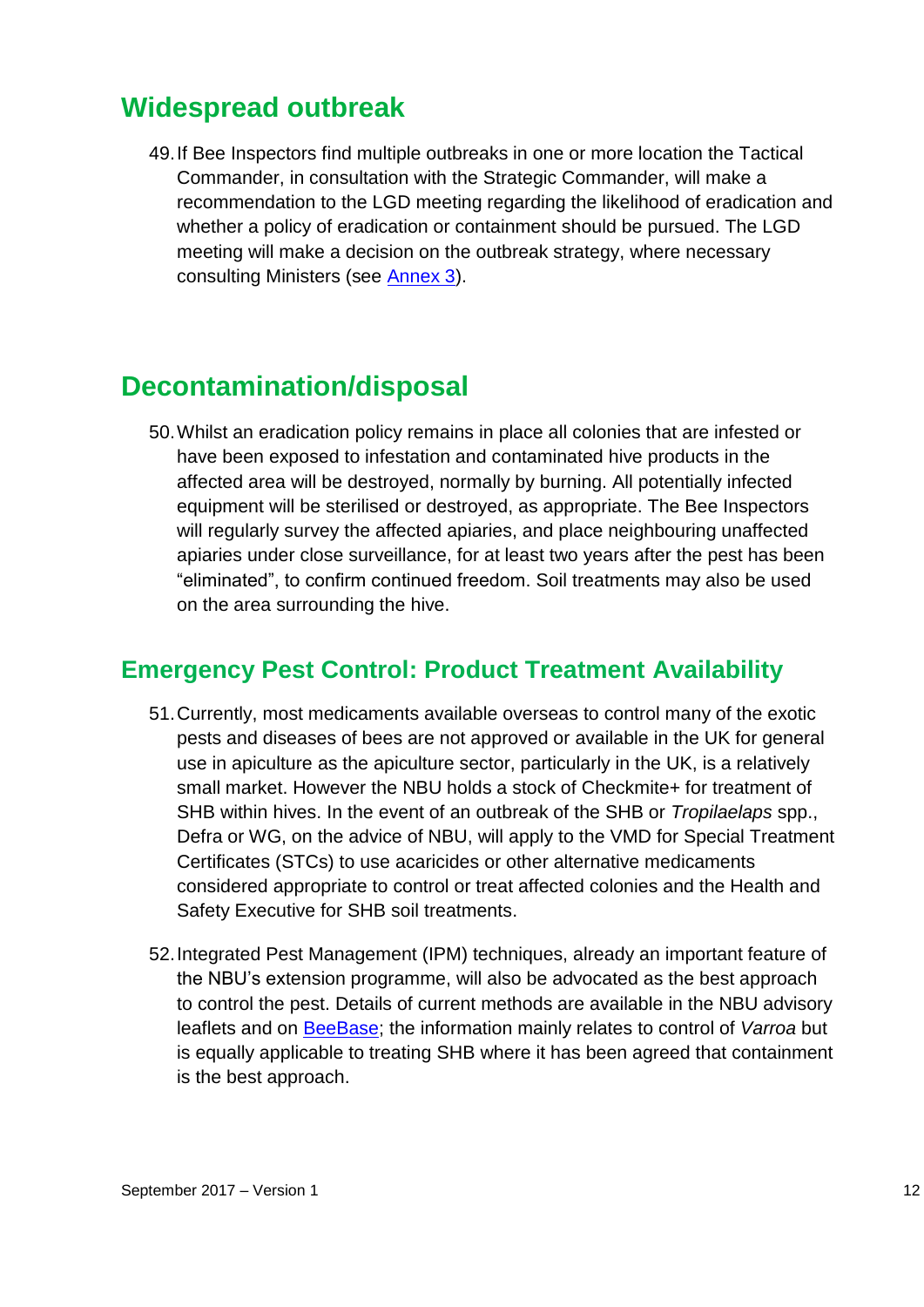## <span id="page-16-0"></span>**Treatment Schedules**

53.Further scientific study is required in order to gain a full understanding of many aspects of SHB biology and habits. So far, chemical measures to control SHB have not been fully effective and are considered short-term measures. The use of nematodes as a soil treatment is also being studied. *Tropilaelaps* ssp. can be controlled using miticides (which have been registered by the VMD) combined with IPM methods. Appropriate precautions as defined in the STC will be taken with any medicaments approved by the VMD to control SHB or *Tropilaelaps* ssp. in the hive, this is to prevent the risk of possible contamination of honey and other hive products. In such cases, it may be necessary in an emergency to place storage restrictions on the use of harvested honey or other hive products from treated colonies, to allow time for residues to break down before consumption or sale. In such instances, Defra and WG will inform the Food Standards Agency (FSA) of any additional controls placed on harvested honey or hive products subsequently intended for human consumption.

## <span id="page-16-1"></span>**Standard Operating Procedures (SOPs)**

54.Operational instructions to carry out the detailed requirements of this contingency plan are set out in the NBU SOPs. Parallel and separate Control of Substances Hazardous to Health and health and safety assessments will be produced where appropriate. The NBU reviews and revises SOPS as a minimum bi-annually.

## <span id="page-16-2"></span>**Notifications**

55.The SIT will notify the OIE (World Organisation for Animal Health) and European Commission within 24 hours of a confirmed case of SHB or *Tropilaelaps* ssp. Thereafter they will provide at least weekly update reports.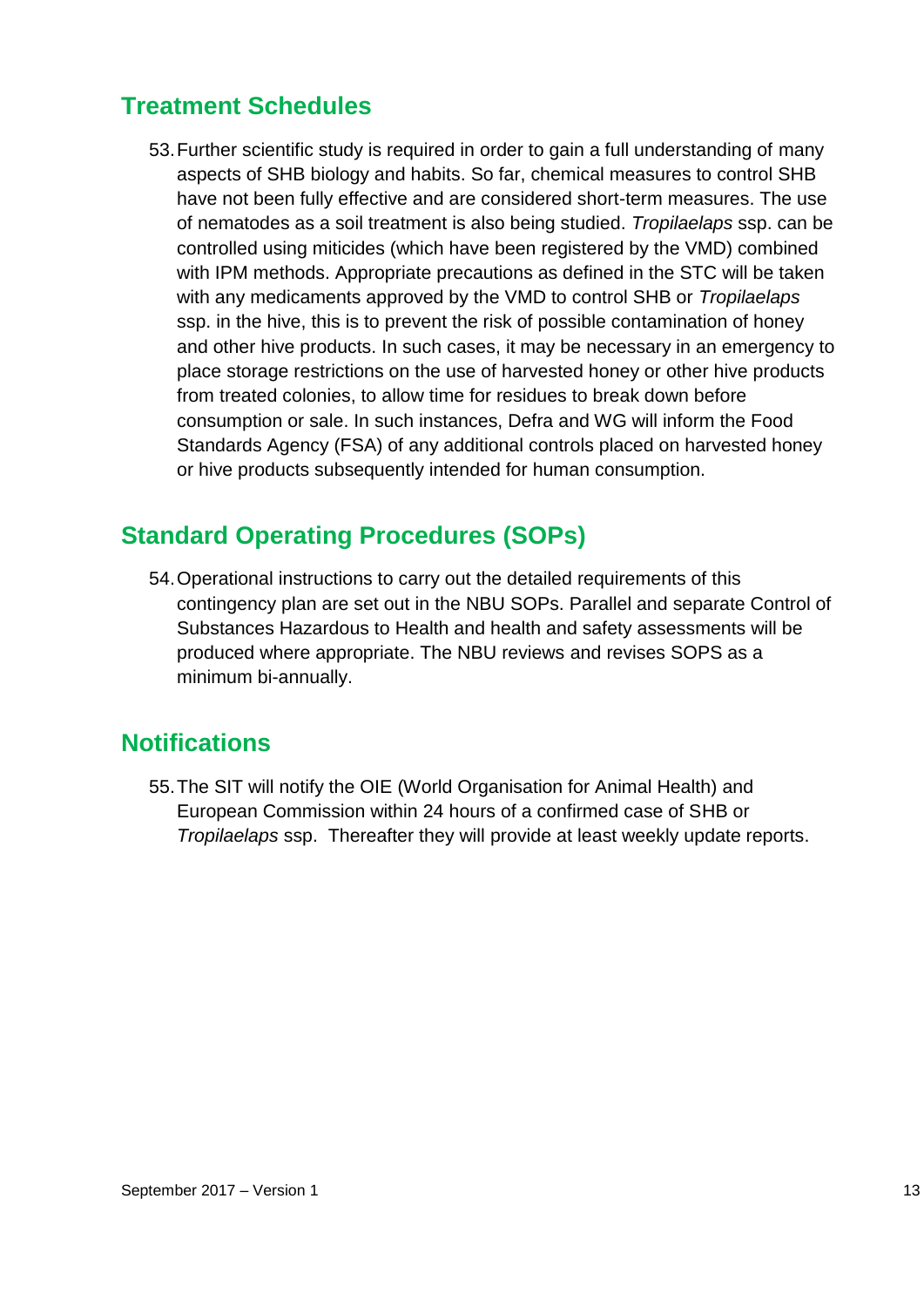#### **Figure 1 - Summary of Actions Taken**



<span id="page-17-0"></span>September 2017 – Version 1 14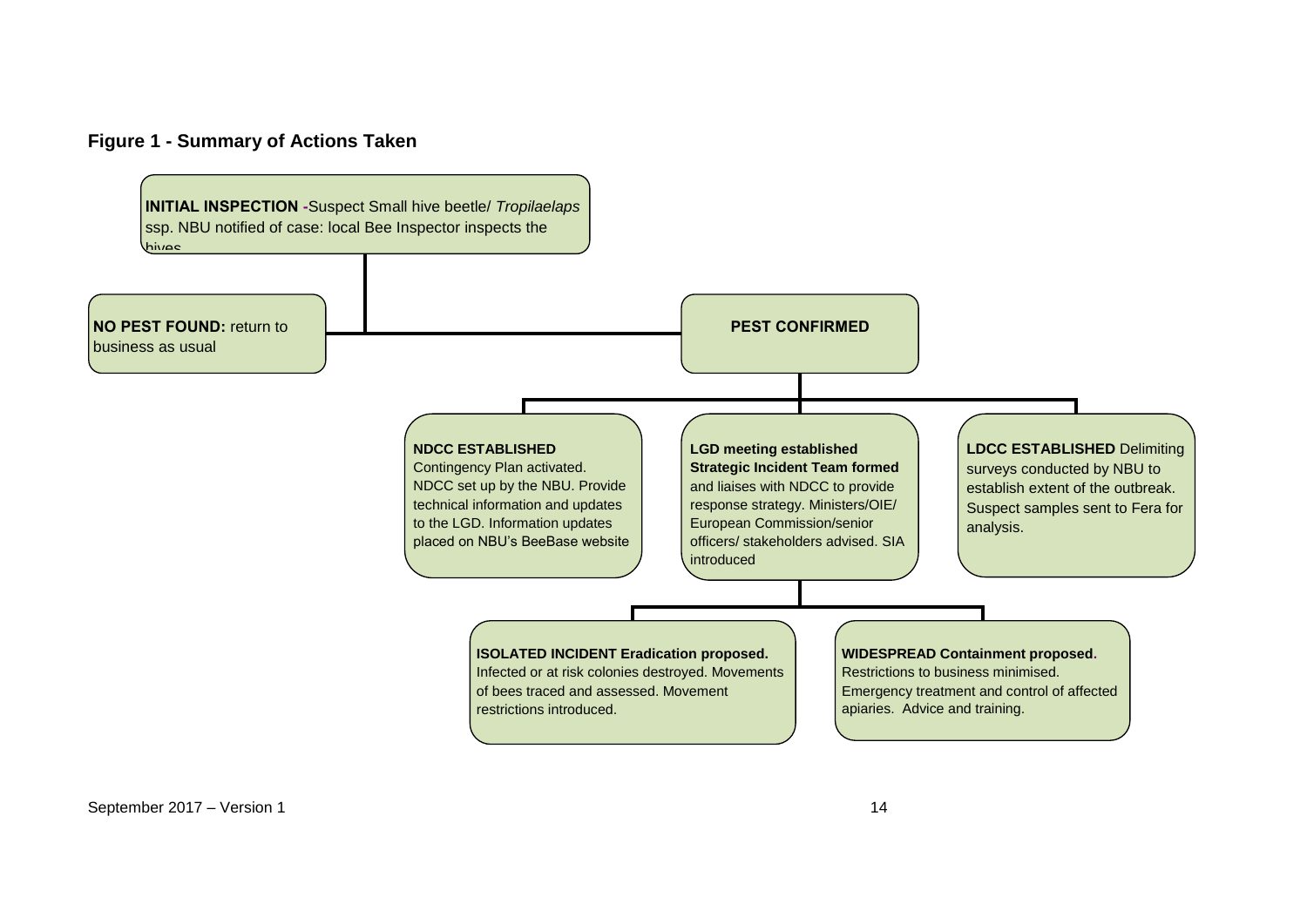## <span id="page-18-0"></span>**Communications**

### **External Communications and Correspondence**

56.The official spokesperson for interviews with the media will be agreed at the first meeting of the LGD meeting. Any request for a press interview will be sent to the Press Office to deal with.

#### **Stakeholders**

57.The Bee Health Advisory Forum (BHAF) will be informed and consulted for advice as required by the LGD meeting. Other stakeholders will be kept informed of developments. Academic institutions, specialist pest control experts or government departments overseas with specific expertise will also be consulted if necessary.

#### Devolved Governments (DG's)

58.In line with the concordat between Defra, WG and Scottish Government, the Scottish Government will be provided with regular updates on the situation. For cross-border outbreaks, all relevant DG's will be included in the LGD meeting. Similarly, regular updates will be provided to the Northern Ireland Government.

#### Communications with beekeepers

- 59.The NBU provide a programme of training events for beekeepers which will help them to identify SHB/*Tropilaelaps* ssp. in their apiaries. If either are confirmed, all registered beekeepers and beekeeping associations will be informed via an email alert. Advice will also be provided, as appropriate, for the wider stakeholder community (e.g. the Plant Health and Seeds Inspectorate, APHA animal health field officers, allotment associations, garden centres, pest control companies, local authorities/councils ports authorities etc.) to raise awareness.
- 60.All beekeepers registered on BeeBase within 16 km radius of an outbreak (the protection zone) will be informed by mail or email. They will be provided with advisory material and, if SHB is found in the beekeepers apiary, they will be asked to complete an Exotic Pest Incident Questionnaire for return to the NBU. These returns will provide essential information on sales, purchases and recent colony movements and help inform decisions made by the NDCC for follow-up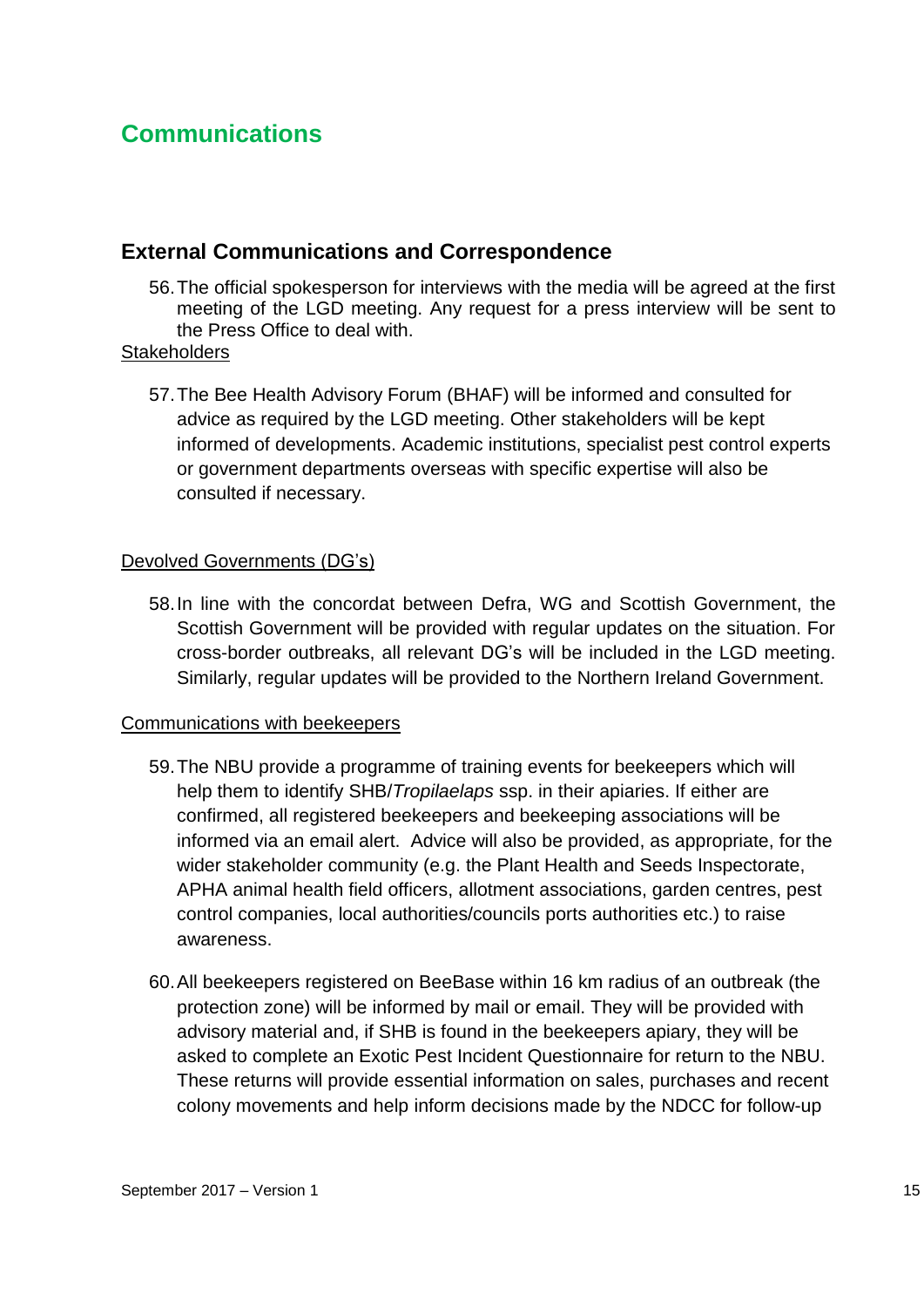inspections, etc. All efforts will be made to contact other beekeepers within the outbreak area.

- 61.Beekeepers within 100 km radius of the SIA will be advised by the NDCC that exports are not possible until the beetle/mite has been eradicated.
- 62[.BeeBase](http://www.nationalbeeunit.com/index.cfm) will be a key source of information in the event of an outbreak. Information provided on the WG website will be available in English and Welsh. Information on BeeBase will include:
	- Full details of the infected areas, control measures and restrictions. This will include maps of the outbreak areas at a minimum scale of 10km square;
	- Advisory and technical information on biology of the pest and detection and control methods for beekeepers;
	- Information for beekeepers on how to send suspect samples to the NBU laboratory in order to prevent, as far as possible, the risk of spread of the (suspect) pest during transit;
	- General advice for interested parties, e.g. press; and
	- Links to relevant websites for further technical information.

#### General public

63.Information on the outbreak will be made available on the gov.uk website and on BeeBase.

#### Immediate area of outbreak

64.The LDCC will provide information to people within the immediate area of the outbreak.

#### Media

65.External communications will be coordinated through the Defra or WG Press Office.

# <span id="page-19-0"></span>**Training and Extension**

66.The NBU will engage in a training programme for beekeepers to enable them to manage the incidence of the pest in their colonies.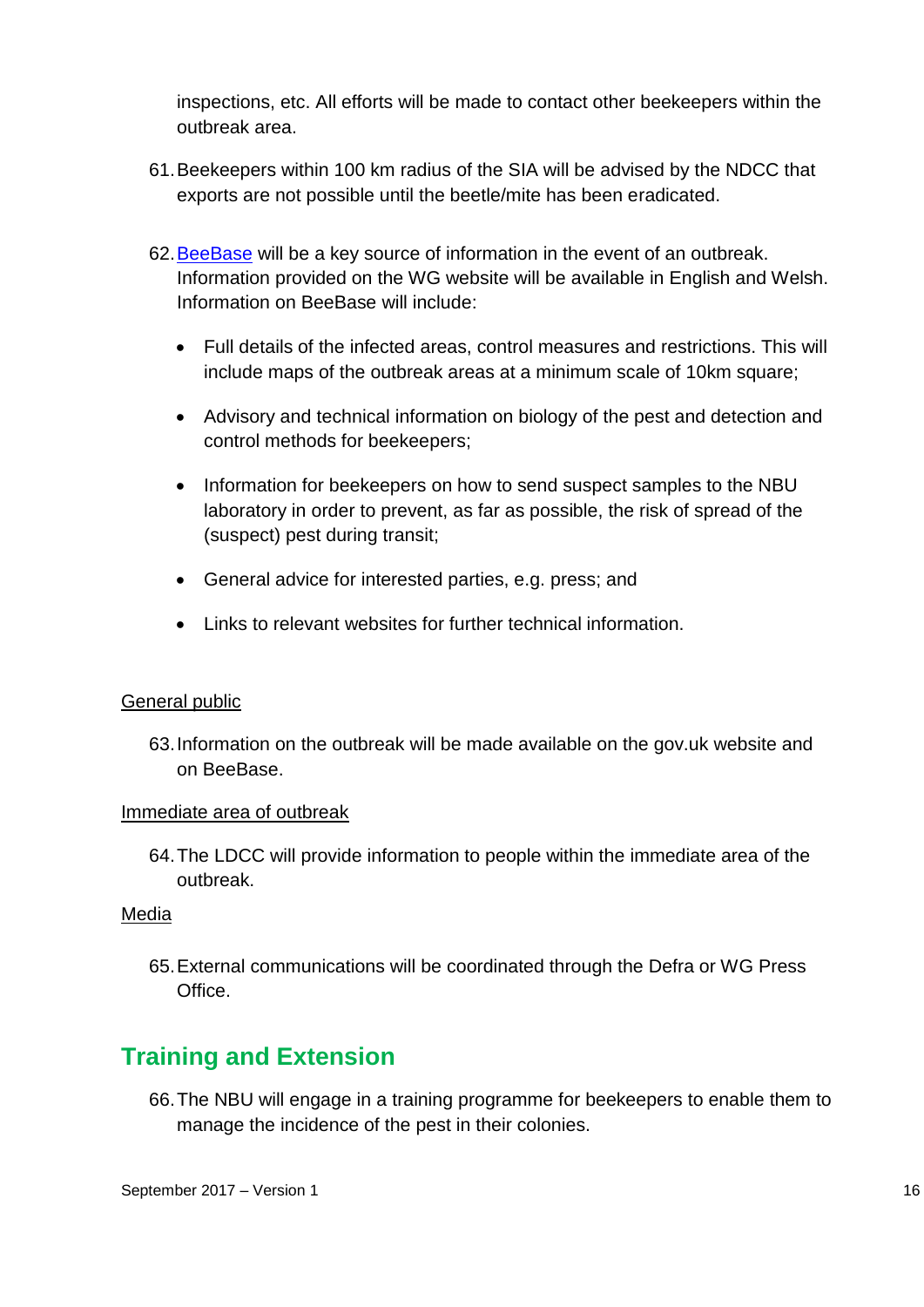# <span id="page-20-0"></span>**Review**

67.On receipt of the report(s) from the LDCC, the NDCC will make an assessment if it is an isolated outbreak which may be contained. It will then make a recommendation to the LGD meeting who will then confirm if eradiation should be attempted. Isolated means that the pest has only been found in a very limited number of sites in a restricted geographical area (and data from the searches shows a high probability of success in this endeavour). As the situation develops, the NDCC will update this advice to the LGD meeting. It may be necessary to extend the SIA to contend with outbreaks that spread slowly in an attempt to further slow them down and contain them geographically.

# <span id="page-20-1"></span>**Exit plan**

68.Response procedures laid down in this plan continue until SHB / *Tropilaelaps* ssp. is eradicated or the decision is taken that the pest cannot be eradicated and a management plan is introduced.

## <span id="page-20-2"></span>**Post-eradication: surveillance**

69.Bee Inspectors will revisit the affected areas, and place neighbouring apiaries under close surveillance for at least 2 years, however the length of time under which affected areas will remain under increased surveillance will be highly dependent on the nature of the outbreak. Surveillance will continue until sufficient evidence has been gathered to present to the European Commission and OIE to declare pest free status.

# <span id="page-20-3"></span>**Widespread and Established Outbreaks – Introduction of a Management Plan**

70.In the event that an outbreak proves to be established and widespread, the LGD meeting will take the advice of the NBU, discuss the prognosis and make recommendations for control using a cost/benefit decision tree to the SRO. The SRO may advise Ministers that eradication as a control method no longer remains practicable. If Ministers agree, a policy of containment will be implemented. Depending on the extent of the outbreak, the shift from eradication to containment may be very swift. The lifting of the SIA will be considered by the LGD meeting in the light of the extent and spread of the outbreak(s). This decision will be coordinated with the DG's. The NBU will then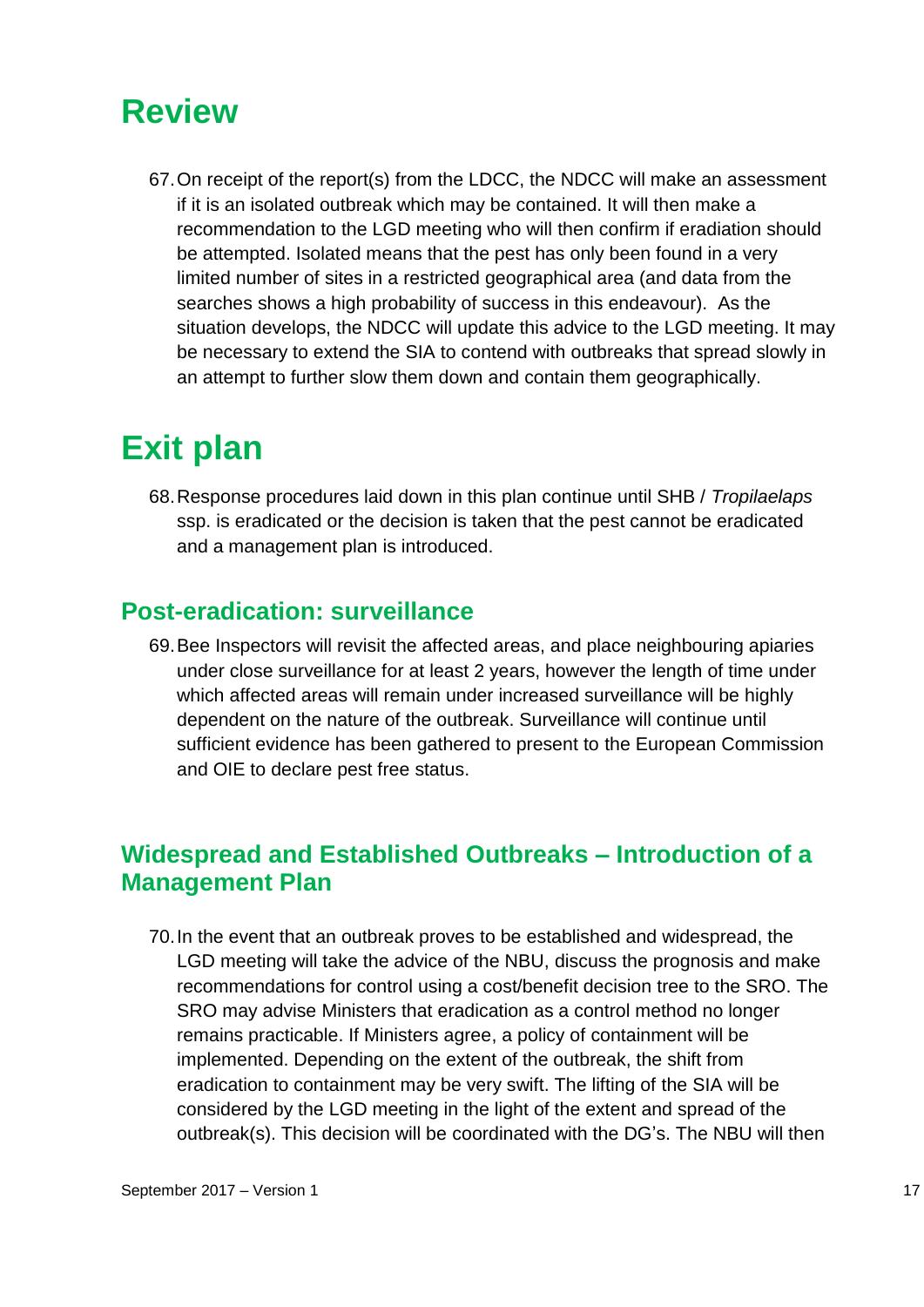concentrate its efforts on providing technical advice and training services for beekeepers to recognise and efficiently control affected colonies. Longer term management options for dealing with the pest will be drafted by the Strategic and Tactical Commanders for consideration by the LGD meeting.

71.Prior to announcement of the management strategy, the SIT, together with the NDCC, will draw up information for beekeepers on management of SHB/*Tropilaelaps* ssp., and the role of NBU and beekeepers in controlling the outbreak. This should be made available via BeeBase and beekeepers should be provided this advice at the time the announcement is made.

# <span id="page-21-0"></span>**Evaluation and Review of plans**

- 72.Field exercises test Bee Health contingency plans for exotic threats every year (Asian hornet, *Tropilaelaps* ssp. or SHB). In addition, strategic elements of the plans will be tested biennially. Lessons identified in both exercises will be fed into an annual review of plans undertaken jointly between APHA, Defra and the WG. This review will also include lessons identified from other outbreaks.
- 73.New policy team members will attend training within 3 months. Bee Inspectors will be trained during the NBU Technical Conference or within 3 months if joining later in the season.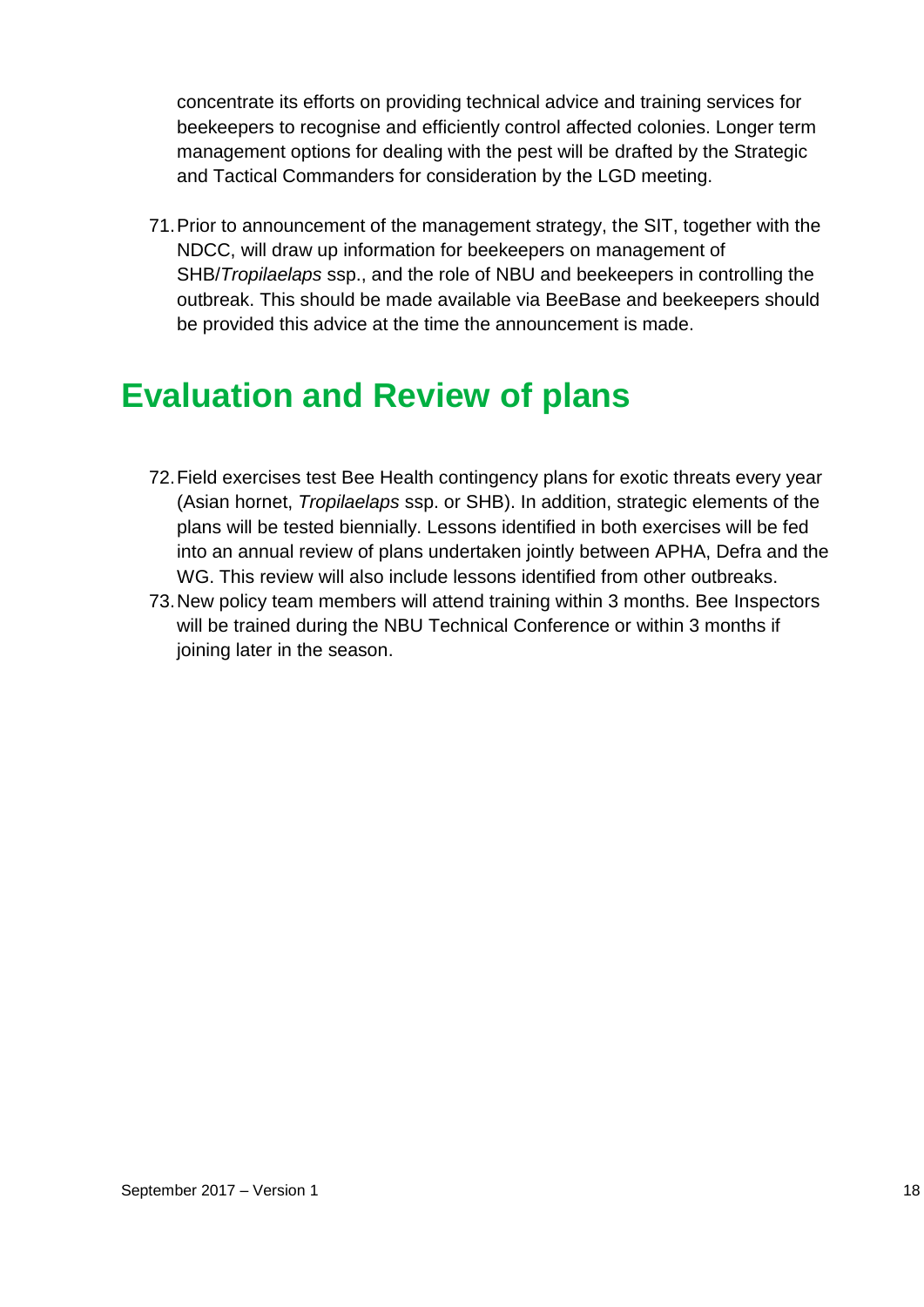# <span id="page-22-0"></span>**Annex 1: Roles and Responsibilities of Beekeeping Associations and Beekeepers**

## **Bee Health Advisory Forum (BHAF)**

The views of the BHAF (the England/Wales government-stakeholder forum for Bee Health) and other selected stakeholders will be sought in developing and reviewing this plan and during an outbreak if required by the LGD meeting.

Advice may be sought from relevant academics to address evidence needs/issues which arise during the response.

## **Beekeeping Associations**

Beekeeping associations will be asked to disseminate information to their members and encourage them to work closely with the NBU. They will ask their members to check their apiaries for the presence of the pest and to send any suspect samples or photos to the NBU. Beekeeping Associations will be asked if they are able to supply the NBU with a list of their members in the outbreak area.

### **Beekeepers**

As the Healthy Bees Plan states, all beekeepers are encouraged to work in partnership and closely with Defra, APHA and WG to:

- Register all their apiaries on BeeBase;
- Make available all facilities and provide NBU Inspectors, on request, with accurate information relating to their own bees and bee colonies, including the number, location and any movements (particularly sales) of hives, bees, combs, bee products and appliances;
- Allow NBU Bee Inspectors access to their bee colonies to inspect them;
- Monitor their colonies for bee pests and diseases; and
- By law, notify the NBU if they suspect the presence of SHB/*Tropilaelaps* ssp..

## **Local Experienced Beekeepers**

- In the event of an outbreak, the NBU will ask local associations and local experienced beekeepers to assist Bee Inspectors by providing advice to local beekeepers and local knowledge to the LDCC.
- It is envisaged that during the outbreak they will assist local beekeepers in the recognition of the pest, and to provide advice on managing their apiaries.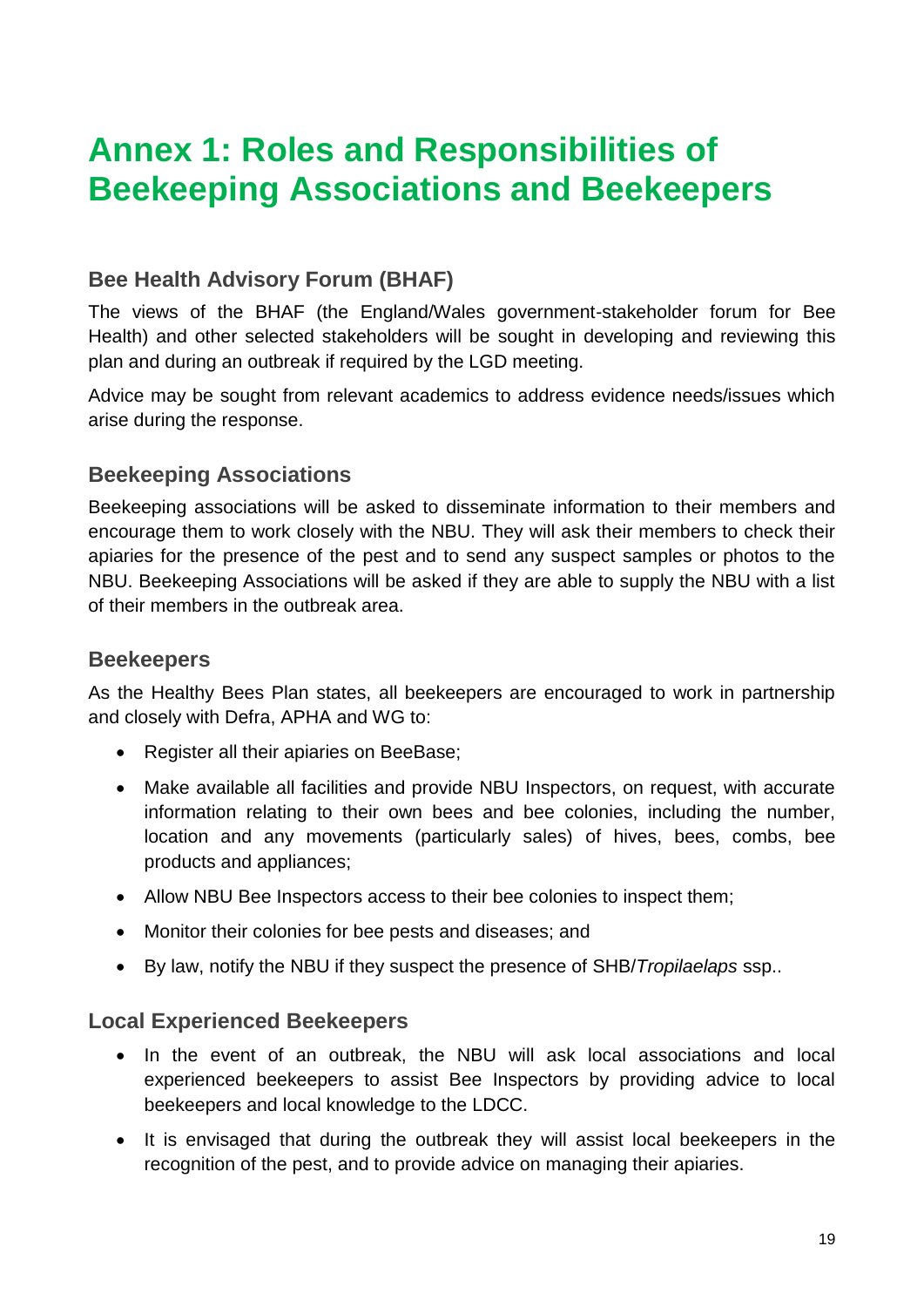They will liaise with beekeepers and the NBU, acting as a point of contact for any local beekeeper to approach if advice is needed. They will always seek assistance from an authorised NBU Bee Inspector if there is any doubt.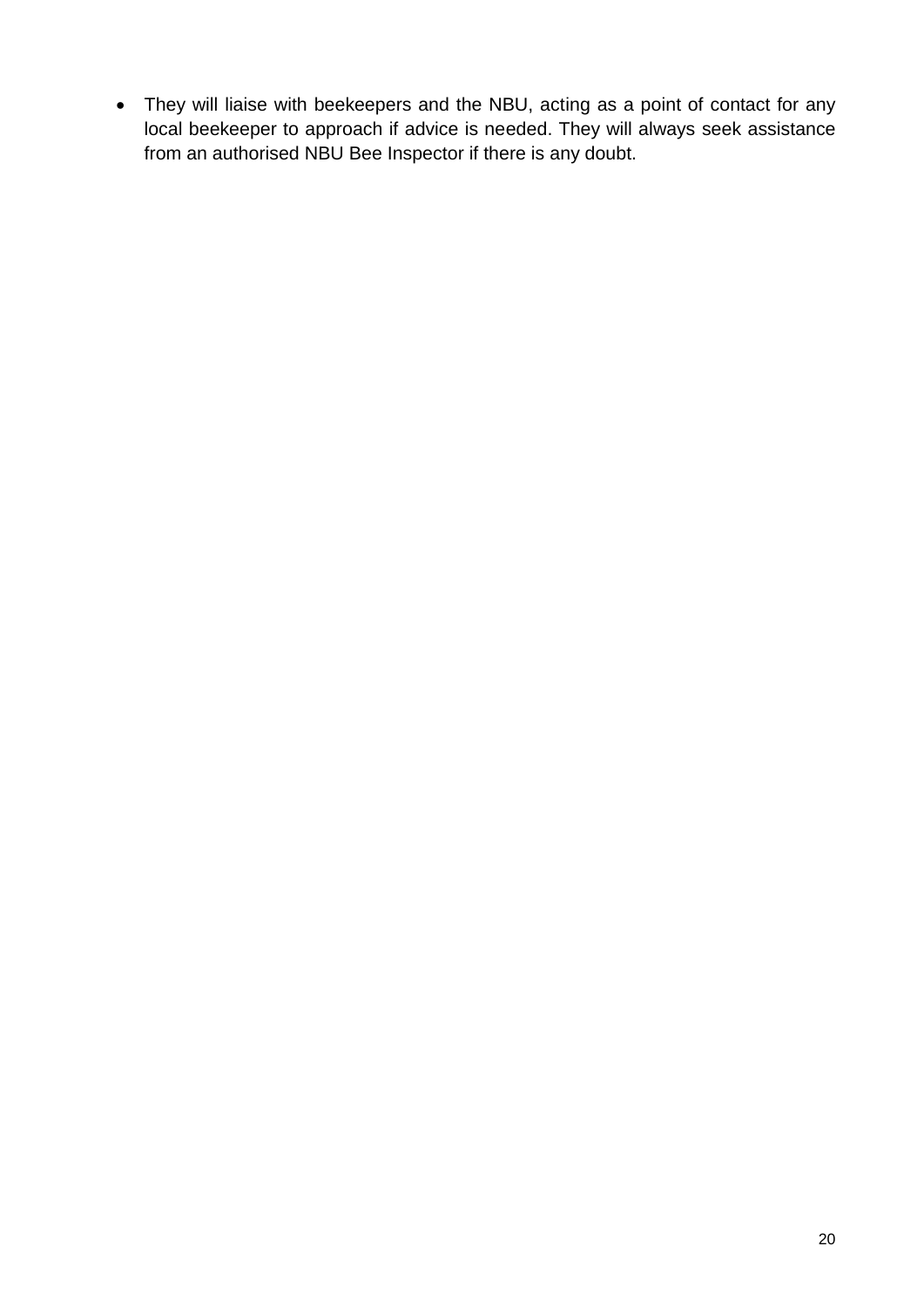# <span id="page-24-0"></span>**Annex 2: Anticipation, Assessment and Preparation**

# <span id="page-24-1"></span>**Anticipate and Assess**

- 1. Globalisation, trade and movement of bees around the world has increased the risks to bee health in the UK. A [Pest Risk Assessment \(PRA\) is in place for SHB.](http://www.nationalbeeunit.com/downloadDocument.cfm?id=945) The main risk pathways are:
	- 1. Movement of honey bees into the UK;
	- 2. Movement of alternative hosts e.g. bumble bees for pollination purposes;
	- 3. Trade of in hive products in particular rendered beeswax and honey in drums post extraction from Third Country and EU origin and honeycomb and any other unprocessed wax products from the EU;
	- 4. Soil or compost associated with plant trade from Third Countries. Soil imported from the EU and Mediterranean countries;
	- 5. Fruit imports in particular avocado, bananas, grapes, grapefruit, kei apples, mango, melons and pineapples;
	- 6. Movement on beekeeping clothing / equipment;
	- 7. Movement on freight containers and transport vehicles;
	- 8. Natural spread of pest itself by flight, on its own or possibly in association with a host swarm. This pathway is only applicable for the scenario that SHB is present in neighbouring countries.
- 2. A PRA for *[Tropilaelaps](http://www.nationalbeeunit.com/downloadDocument.cfm?id=905)* ssp. was completed in March 2012. The main risk pathways were identified as:
	- 1. Importation of nucleus colonies;
	- 2. Importation live adult bees;
	- 3. Movement on beekeeping equipment;
	- 4. Movement with honey bee swarms or other organisms;
	- 5. Trade in hive products.

## <span id="page-24-2"></span>**Prepare: Apiary Surveillance**

#### **Registration on BeeBase**

3. Figure 3 illustrates the nature of the challenges facing NBU Bee Inspectors checking neighbouring apiaries for pests or diseases. The chances of controlling these are much greater if the location of apiaries and beekeepers' contact details in those areas are known. Without such information, diseases and pests may go undetected, possibly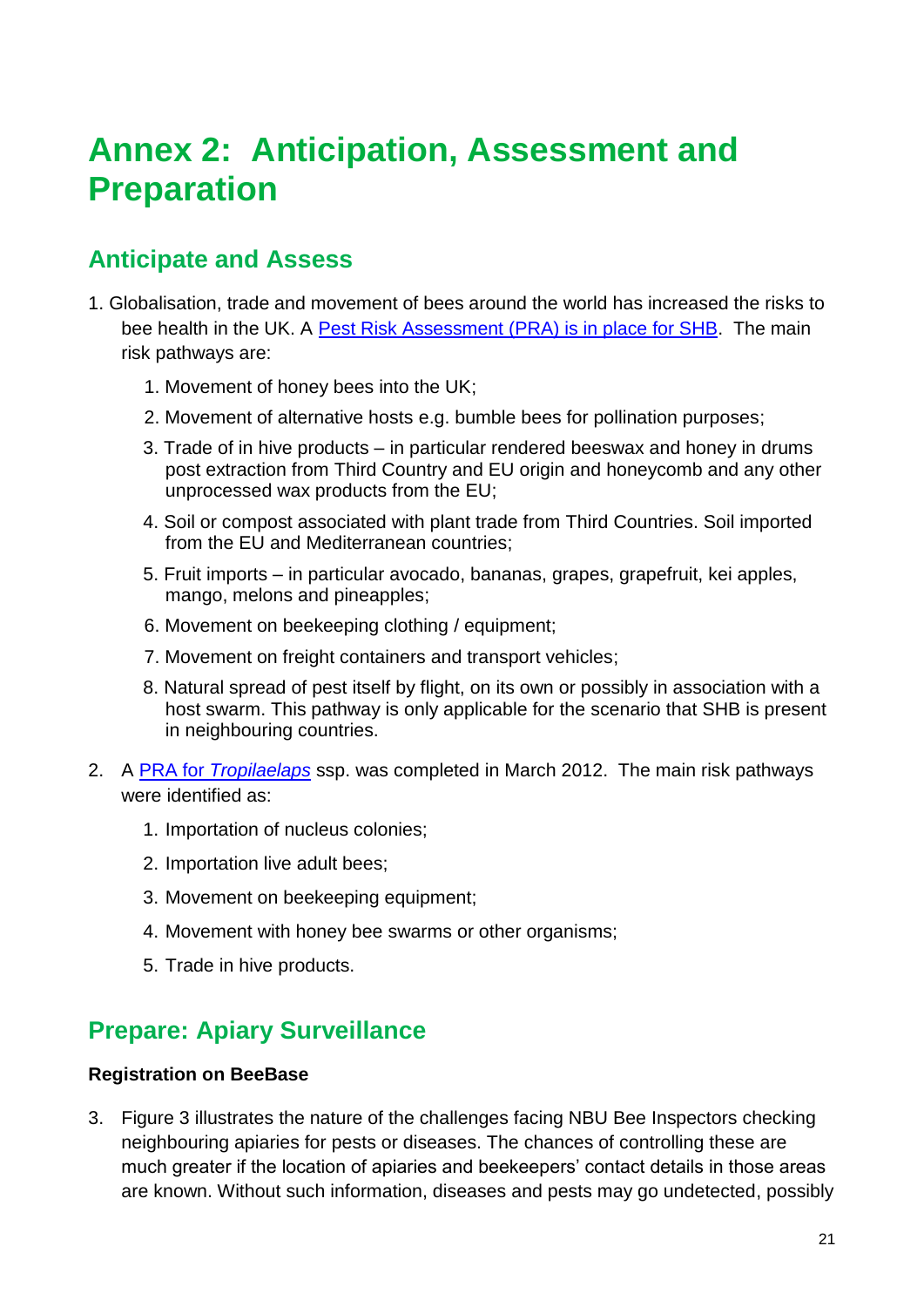leading to their rapid spread. Therefore, all beekeepers are strongly encouraged to register on BeeBase and keep their apiary details up to date.



### **Figure 3 – Comparison of surveillance area for SHB/***Tropilaelaps* **ssp. and foulbrood.**

- 4. The NBU monitors for exotic pests through its Exotic Pest Surveillance (EPS) which is part of the annual statutory programme. GIS is used to target all 'at risk' apiaries for instance those near ports, freight terminals or airports, or those belonging to bee importers. A map of these risk points at figure 4. When new risk points are identified, they are added to BeeBase.
- 5. EPS is risk based and identified 'at risk' apiaries will be targeted and regularly inspected. Each apiary has a 'risk score' calculated mathematically from its proximity to risk sources. Surveillance is targeted at high scoring apiaries and large numbers of these apiaries are inspected annually. If an exotic pest is detected/suspected, then apiary inspections will be concentrated in the area around the apiary, and search patterns adjusted using GIS and tracings information. The NBU also carries out random EPS inspections as an element of the programme.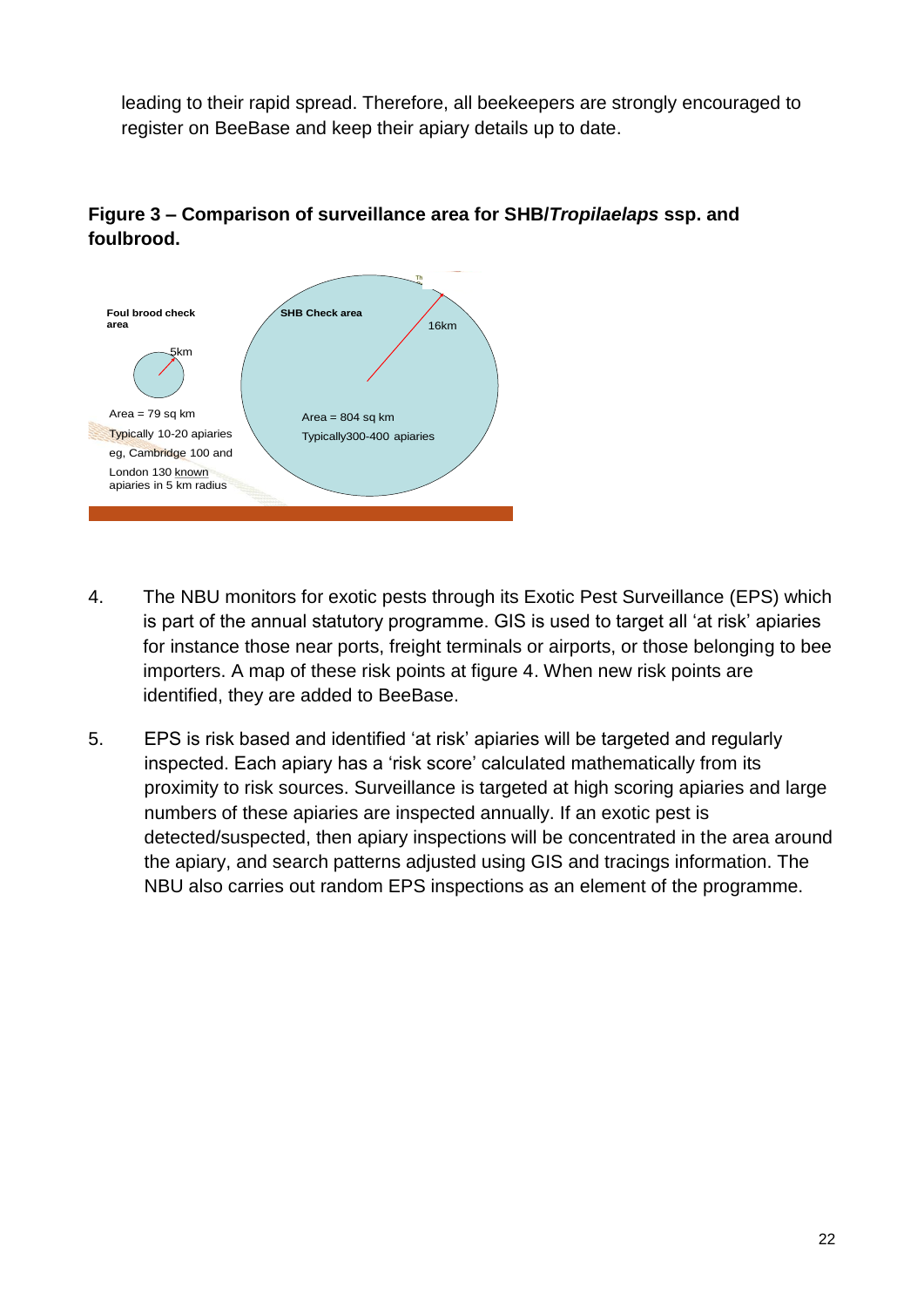

#### **Figure 4 Bee Health Exotic Risk Points**

### **Sentinel Apiaries**

<span id="page-26-0"></span>A group of beekeepers in England and Wales specifically monitor their honey bee colonies for exotic pest species on behalf of the NBU. These 'Sentinel Apiary' (SA) holders represent a valuable additional front-line defence against exotic pest incursion. There are about fifteen SAs in each of the eight beekeeping regions (i.e. 120 SAs in total across England and Wales). Beekeepers are selected from the NBU's BeeBase database based on their proximity to risk areas plus a few beekeepers in areas not associated with particular risk points to give a more complete regional coverage. The distribution of SAs both near risk points and at random sites maximises the likelihood of early pest detection. SA holders are provided with a monitoring and sampling kit and regularly examine their colonies according to standard protocols. Samples of hive debris are tested twice in each season for the presence of SHB and Tropilaelaps mites.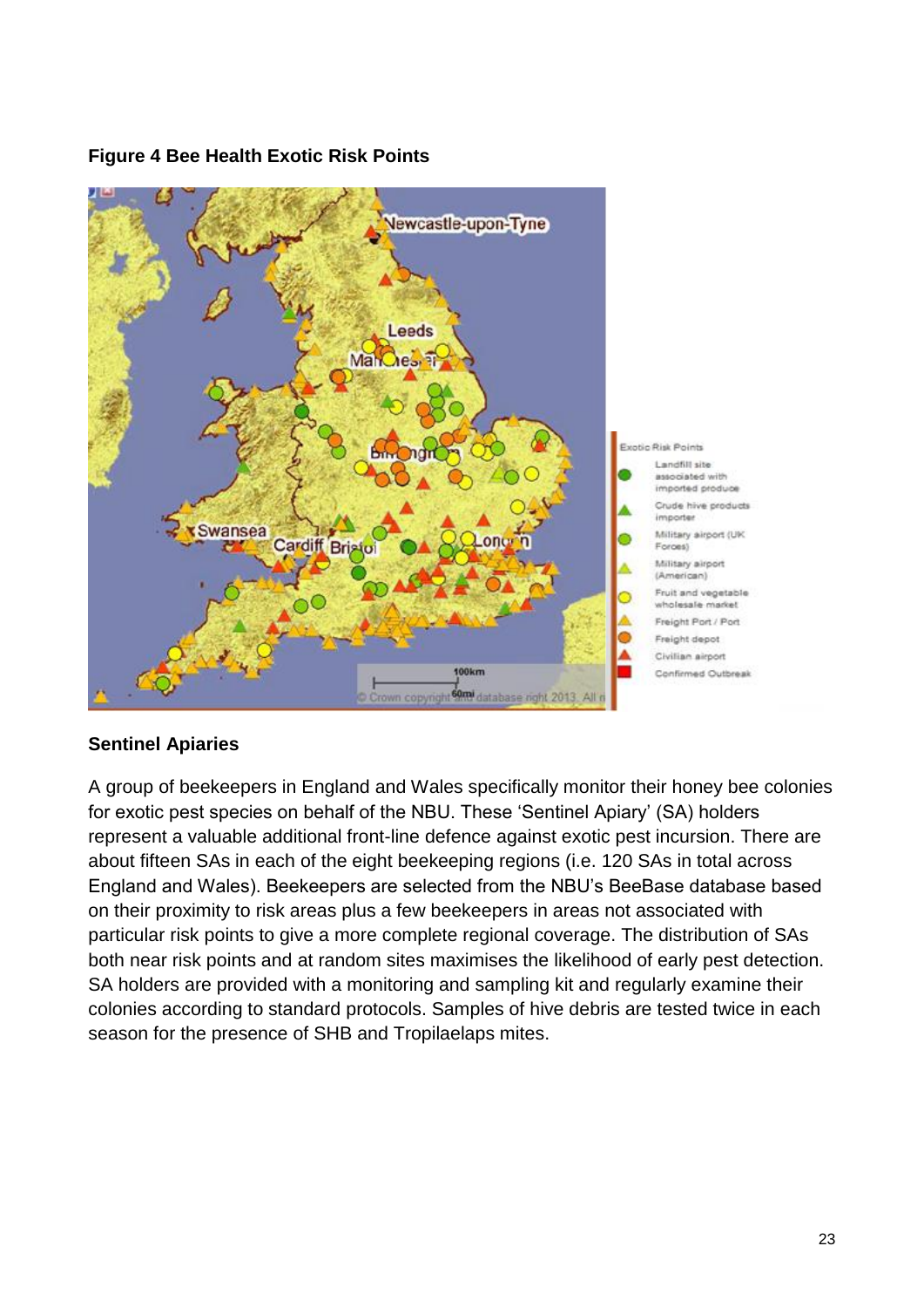# <span id="page-27-0"></span>**Annex 3: Glossary**

| <b>APHA</b>                                            | Animal and Plant Health Agency                                                                                                  |  |  |  |
|--------------------------------------------------------|---------------------------------------------------------------------------------------------------------------------------------|--|--|--|
| <b>BeeBase</b>                                         | NBU beekeeper and apiary database and website                                                                                   |  |  |  |
| <b>BHAF</b>                                            | Bee Health Advisory Forum                                                                                                       |  |  |  |
| BD&PCO                                                 | Bee Diseases and Pests Control (England) Order 2006 and Bee Diseases &<br>Pests Control (Wales) Order 2006                      |  |  |  |
| <b>CRD</b>                                             | <b>HSE Chemicals Regulation Directorate</b>                                                                                     |  |  |  |
| CCU                                                    | <b>Customer Contact Unit</b>                                                                                                    |  |  |  |
| <b>CVO</b>                                             | <b>Chief Veterinary Officer</b>                                                                                                 |  |  |  |
| Defra                                                  | Department for Environment, Food and Rural Affairs                                                                              |  |  |  |
| DG's                                                   | Devolved Governments (Scottish Government and Department of Agriculture,<br>Environment and Rural Development Northern Ireland) |  |  |  |
| EU                                                     | <b>European Union</b>                                                                                                           |  |  |  |
| Fera                                                   | Fera Science Ltd                                                                                                                |  |  |  |
| <b>FOB</b>                                             | <b>Forward Operating Base</b>                                                                                                   |  |  |  |
| <b>FSA</b>                                             | <b>Food Standards Agency</b>                                                                                                    |  |  |  |
| <b>LGD</b>                                             | <b>Lead Government Department</b>                                                                                               |  |  |  |
| <b>LDCC</b>                                            | <b>Local DiseaseControl Centre</b>                                                                                              |  |  |  |
| MS                                                     | <b>Member States</b>                                                                                                            |  |  |  |
| <b>NBI</b>                                             | National Bee Inspector                                                                                                          |  |  |  |
| <b>NBU</b>                                             | <b>National Bee Unit</b>                                                                                                        |  |  |  |
| <b>NDCC</b>                                            | <b>National Disease Control Centre</b>                                                                                          |  |  |  |
| <b>OGD</b>                                             | <b>Other Government Department</b>                                                                                              |  |  |  |
| <b>RBI</b>                                             | Regional Bee Inspector                                                                                                          |  |  |  |
| <b>SBI</b>                                             | Seasonal Bee Inspector                                                                                                          |  |  |  |
| <b>SCOPAFF</b>                                         | Standing Committee on Plants, Animals, Food and Feed                                                                            |  |  |  |
| <b>SIA</b>                                             | <b>Statutory Infected Area</b>                                                                                                  |  |  |  |
| <b>SOPS</b>                                            | <b>Standard Operating Procedures</b>                                                                                            |  |  |  |
| <b>SRO</b>                                             | Senior Responsible Officer for Incident                                                                                         |  |  |  |
| Third countries - Countries outside the European Union |                                                                                                                                 |  |  |  |
| <b>VMD</b>                                             | Veterinary Medicines Directorate                                                                                                |  |  |  |
| WG                                                     | <b>Welsh Government</b>                                                                                                         |  |  |  |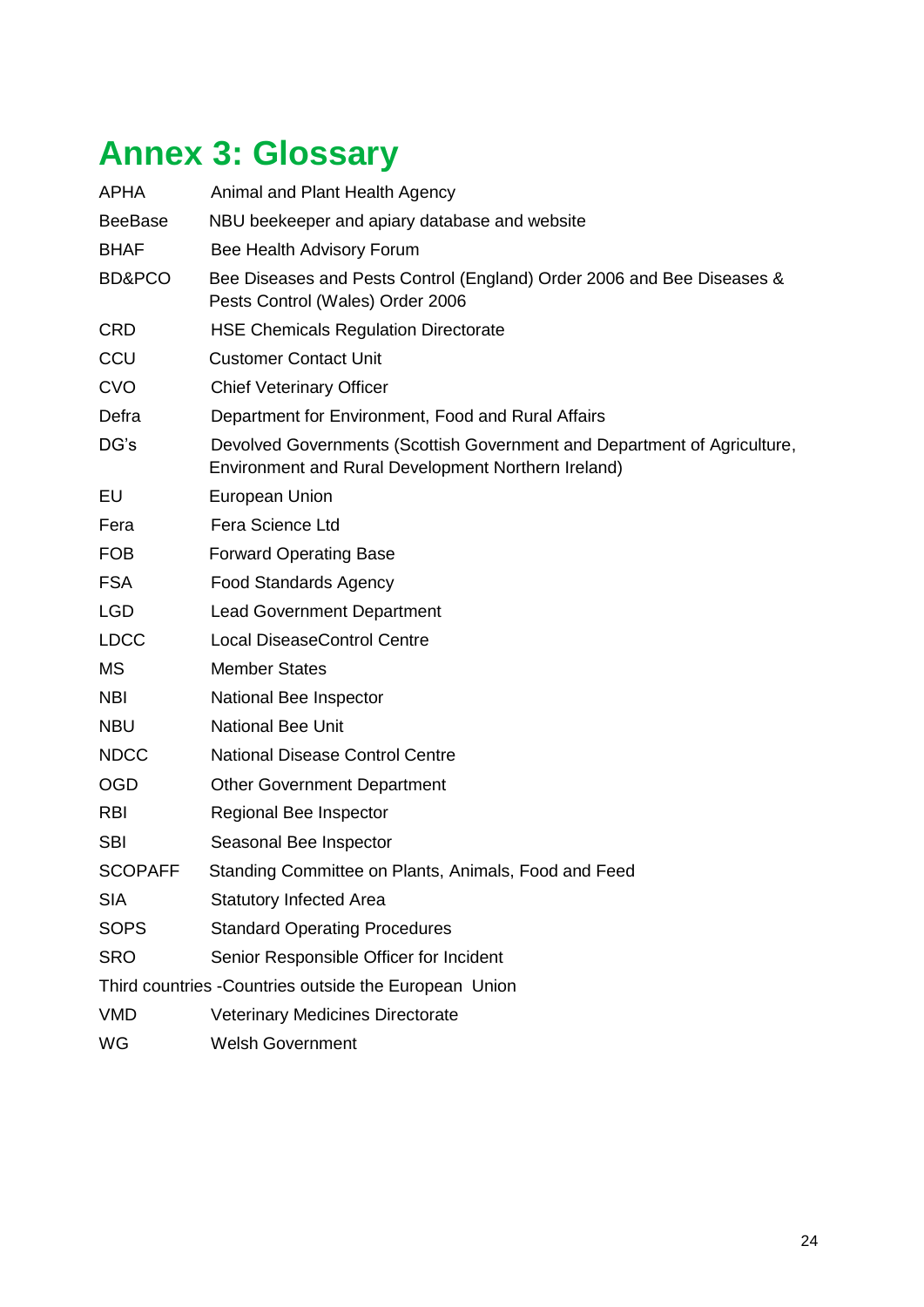# <span id="page-28-0"></span>**Annex 4: SHB/***Tropilaelaps* **ssp. Key Facts**

#### **SHB KEY FACTS:**

- Adult beetles are oval in shape, 5-7 mm long and 3-4.5 mm wide. Immediately after emergence they are coloured reddish-brown, but darken to dark brown or black when fully mature. They are about one-third the size of a worker bee. They have club shaped antennae and their bodies are broad and flattened;
- The larvae have characteristic rows of spines on the back and 3 pairs of tiny legs near the head (which distinguishes them from wax moth larvae). Mature larvae measure 10-11 mm in length;
- SHB eggs are about two-thirds size of honey bee eggs, white in colour and are most commonly found as masses of eggs in hive crevices or on the hive floor;
- SHB larvae do the most damage in the colony, burrowing through brood comb and consuming the brood and honey and pollen stores;
- Indigenous to Africa, it has now spread to the USA, Canada, Mexico, Jamaica, Cuba, Brazil, El Salvador, Nicaragua, Australia and Italy where it has proved it can be a very serious pest of European honey bees;
- All beekeepers need to be aware of the fundamental details of the beetle's lifecycle and how it can be recognised and controlled. Further information is available at [http://www.nationalbeeunit.com/index.cfm?pageid=125;](http://www.nationalbeeunit.com/index.cfm?pageid=125)
- European honey bees have fewer natural defences against SHB and consequently it has far greater harmful consequences to this species. It is a major threat to the long-term sustainability and economic prosperity of UK beekeeping and, as a consequence, to agriculture and the environment through disruption to pollination services;
- Beekeepers are being asked to check their hives for signs of SHB/*Tropilaelaps* ssp. If findings are suspected please contact your local Bee Inspector or the NBU via BeeBase at [www.nationalbeeunit.com](http://www.nationalbeeunit.com/) or by ringing 0300 3030094

#### **Key Facts for** *Tropilaelaps* **spp.**

- *Tropilaelaps* spp. is a statutory notifiable pest of honey bees;
- There are four different species of the mite genus *Tropilaelaps* (Acari: Laelapidae): *Tropilaelaps clareae sensu stricto*, *Tropilaelaps mercedesae*, *Tropilaelaps koenigerum* and *Tropilaelaps thaii;*
- Only two species are parasites of the European honey bee: *T. clareae* (currently restricted to the Philippines) and *T. mercedesae* (widespread in Asia);
- The natural geographic range of *Tropilaelaps* is currently confined to tropical/sub-tropical zones. *Tropilaelaps* is not currently present in Europe;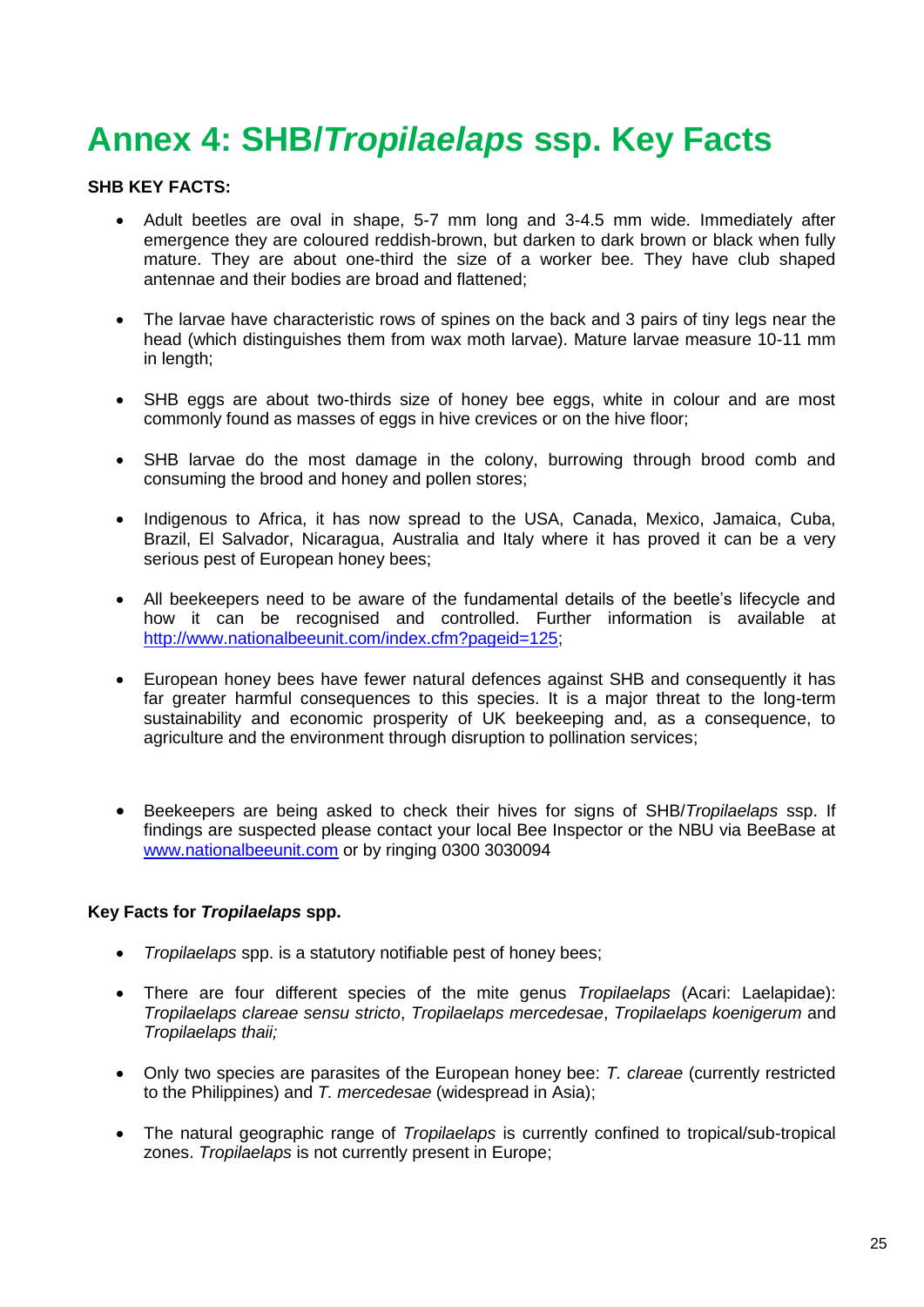- Import regulations are the UK's main defence against the introduction of *Tropilaelaps* mites. The movement by the beekeeper of infested colonies is the principal and most rapid means of spread within a region;
- The European honey bee lacks the behavioral defences of the Asian honey bee against *Tropilaelaps*;
- *Tropilaelaps* feed on bee brood their mouthparts cannot pierce the body wall membrane of adults. In a severe infestation up to 50% of the developing brood may be killed;
- Bee brood is needed year-round for *Tropilaelaps* to survive and spread. Broodless colonies in winter are a limiting factor to its establishment in the UK, although in the warmer south and east where colonies have brood year round they may be able to survive;
- The body of the *Tropilaelaps* mite is elongated. It is a fast running mite, moving rapidly across brood combs. This is a feature that marks it out from the much slower *Varroa* mite, which is larger, crab-shaped and wider than it is long;

### **Figure 5a and 5b. Dorsal (5a) and ventral (5b) views of** *Varroa* **(left) and** *Tropilaelaps (right)*



- For information on how to identify *Tropilaelaps* please see the guidance and information on the NBU's website BeeBase [http://www.nationalbeeunit.com/index.cfm?pageid=92;](http://www.nationalbeeunit.com/index.cfm?pageid=92)
- The NBU operates a SA programme comprising approximately fifteen SA in each of the eight beekeeping regions (i.e. 120 in total across England and Wales), which are in both 'at risk' and random areas to maximise the likelihood of detection. Beekeepers at these apiaries monitor their colonies for exotic pest threats to honey bees, including *Tropilaelaps*, on behalf of the NBU.